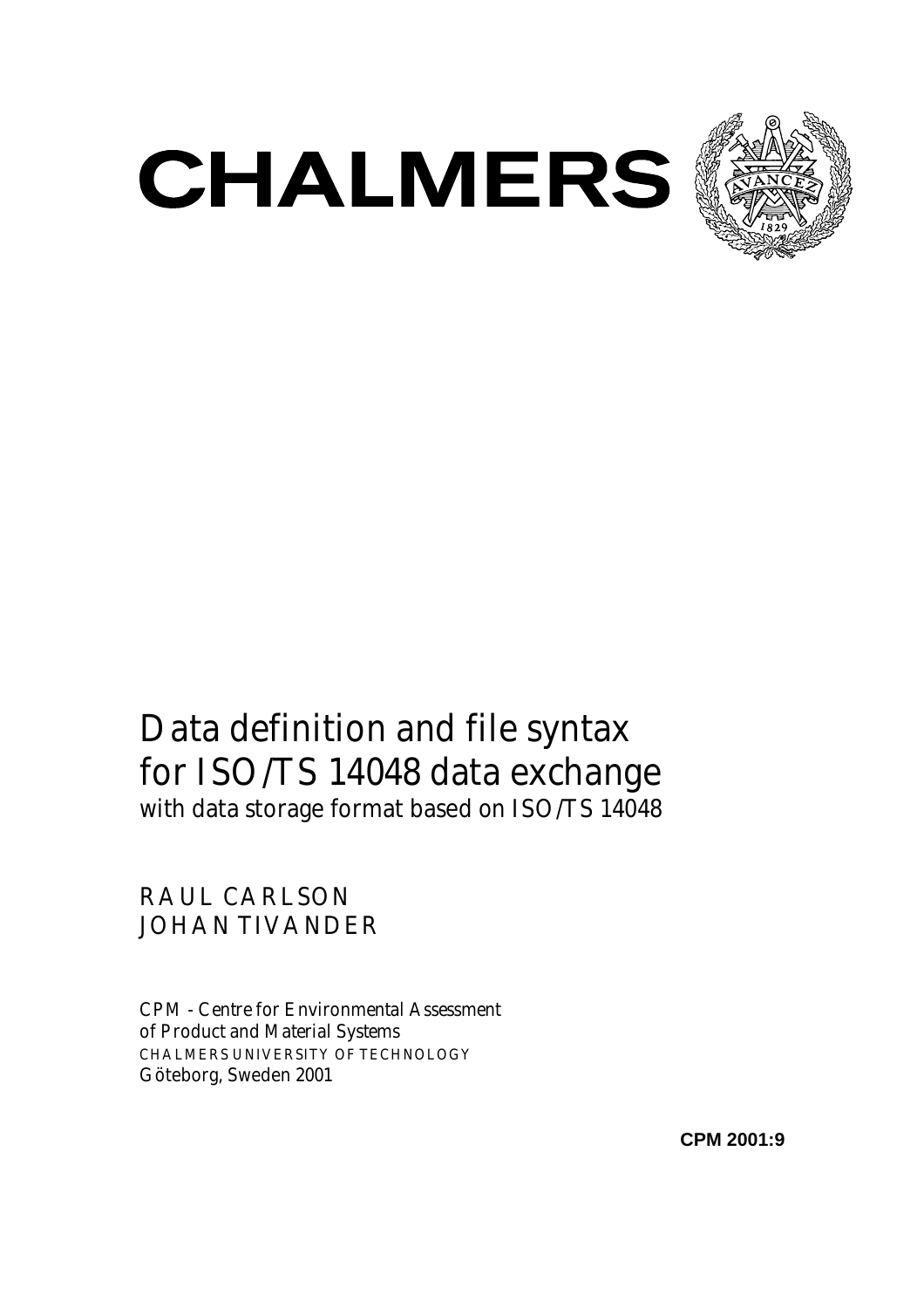# **Contents**

| $\mathbf{1}$<br>Introduction                                                       | 3                        |
|------------------------------------------------------------------------------------|--------------------------|
| $\overline{c}$<br>Scope                                                            | $\mathfrak{Z}$           |
| 3<br>$Term(s)$ and definition(s)                                                   | 3                        |
| Data exchange format compatible with ISO/TS 14048<br>$\overline{4}$                | $\overline{3}$           |
| 4.1<br>File syntax                                                                 | 4                        |
| 4.2<br>Data definition format                                                      | $\overline{\mathcal{L}}$ |
| 4.2.1<br>Data definition                                                           | $\overline{4}$           |
| 4.2.2<br>Translation between XML structure and ISO/TS 14048 requirements on naming | 5                        |
| 4.2.3<br>Parsing the XML exchange file against the data definition in the DTD      | 6                        |
| Data storage format based on ISO/TS 14048<br>5                                     | $\overline{7}$           |
| 5.1<br>Characteristics of this database implementation                             | $\overline{7}$           |
| 5.2<br>Naming conventions                                                          | $\boldsymbol{7}$         |
| 5.2.1<br>Database table titles                                                     | $\boldsymbol{7}$         |
| 5.2.2<br>Database column titles                                                    | $\sqrt{ }$               |
| 5.3<br>Nomenclature                                                                | 8                        |
| Exclusive nomenclature<br>5.3.1                                                    | $\,$ 8 $\,$              |
| 5.3.2<br>Inclusive nomenclature                                                    | 8                        |
| 5.3.3<br>Non-intrinsic nomenclature                                                | 9                        |
| User defined nomenclature<br>5.3.4                                                 | 9                        |
| 5.4<br>Database structure                                                          | 10                       |
| 5.4.1<br>Structure overview                                                        | 10                       |
| 5.4.2<br>Database definition                                                       | 10                       |
| Annex A. ISO/TS 14048 DTD Version 1.00                                             | 11                       |
| Annex B. Example of ISO/TS 14048 formatted XML document                            |                          |
| Annex C. Database structure overview                                               |                          |
| Annex D. Database definition                                                       |                          |
| References                                                                         |                          |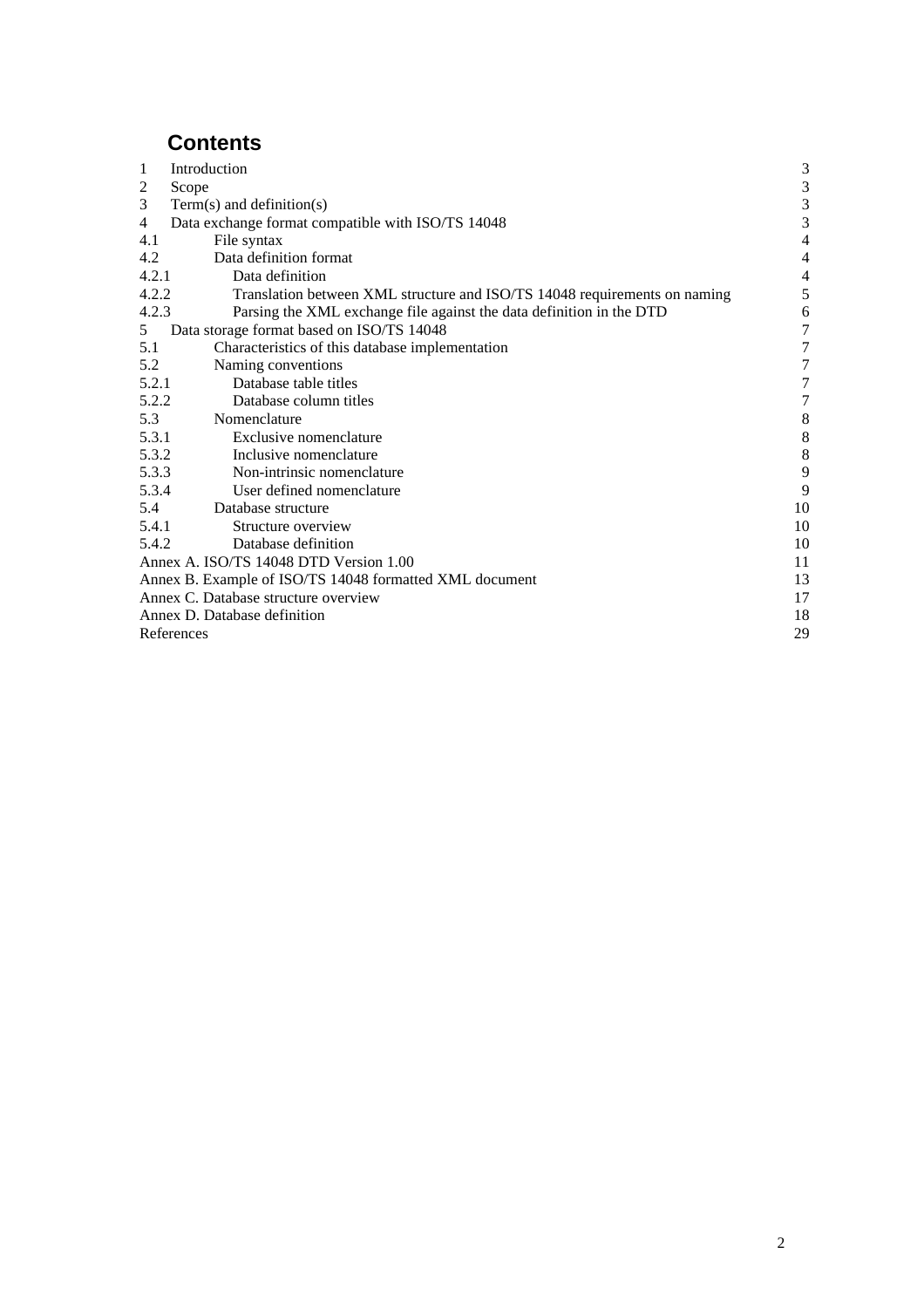# **1 Introduction**

This report is intended to support computing specialists when implementing electronic data exchange or data storage formats based on the international technical specification ISO/TS 14048 Environmental management — Life cycle assessment — Data documentation format (ISO, 2001). Due to the wide international acceptance of the semi structured data language XML (Extensible Markup Language), this language has been chosen for the implementation of a data exchange format, and due to the wide use of relational databases, the language of relational database models has been used for the database format specification. Other choices could have been made, without losing compatibility with the technical specification.

The report describes a format as specified by the ISO-document ISO/TS 14048, with some exceptions that are explicitly and clearly described. The exceptions are due to practice and requirements specified by the language XML.

This specification can be tested as described over the Internet on a web server hosted at Chalmers University of Technology. We ask you to contact us through http://www.imi.chalmers.se if you have questions, wants to discuss interpretation of issues addressed in the report, or if you find ways for how to improve this report.

# **2 Scope**

The electronic data formats presented in this document is designed to meet the specifications stated in ISO/TS 14048, with specific attention to the requirements in

- section 4, Formatting and reporting
- annex A, Detailed specification of the data documentation format

Additionally, an example of a technical implementation of a database structure that consistently supports the ISO/TS 14048 data documentation format is presented. No mandatory requirements are stated in ISO/TS 14048 regarding the structure of the database, since the design of a database is highly dependant of application. The database structure presented here is a pragmatic implementation based on conscious decisions.

# **3 Term(s) and definition(s)**

Terms used in this document and the definitions of these terms correspond with ISO/TS 14048 section 3 and the following:

#### **Data field title**

name of a data field

#### **Data field reference**

relation between data fields, including one-to-one or one-to-many relations

# **4 Data exchange format compatible with ISO/TS 14048**

This section describes a technical implementation of an electronic data exchange format for ISO/TS 14048 data exchange. An ISO/TS 14048 compatible data exchange format is described by an unambiguous choice of data definition format and file syntax. Further information including implemented examples can be found at the IMI website http://www.imi.chalmers.se/iso.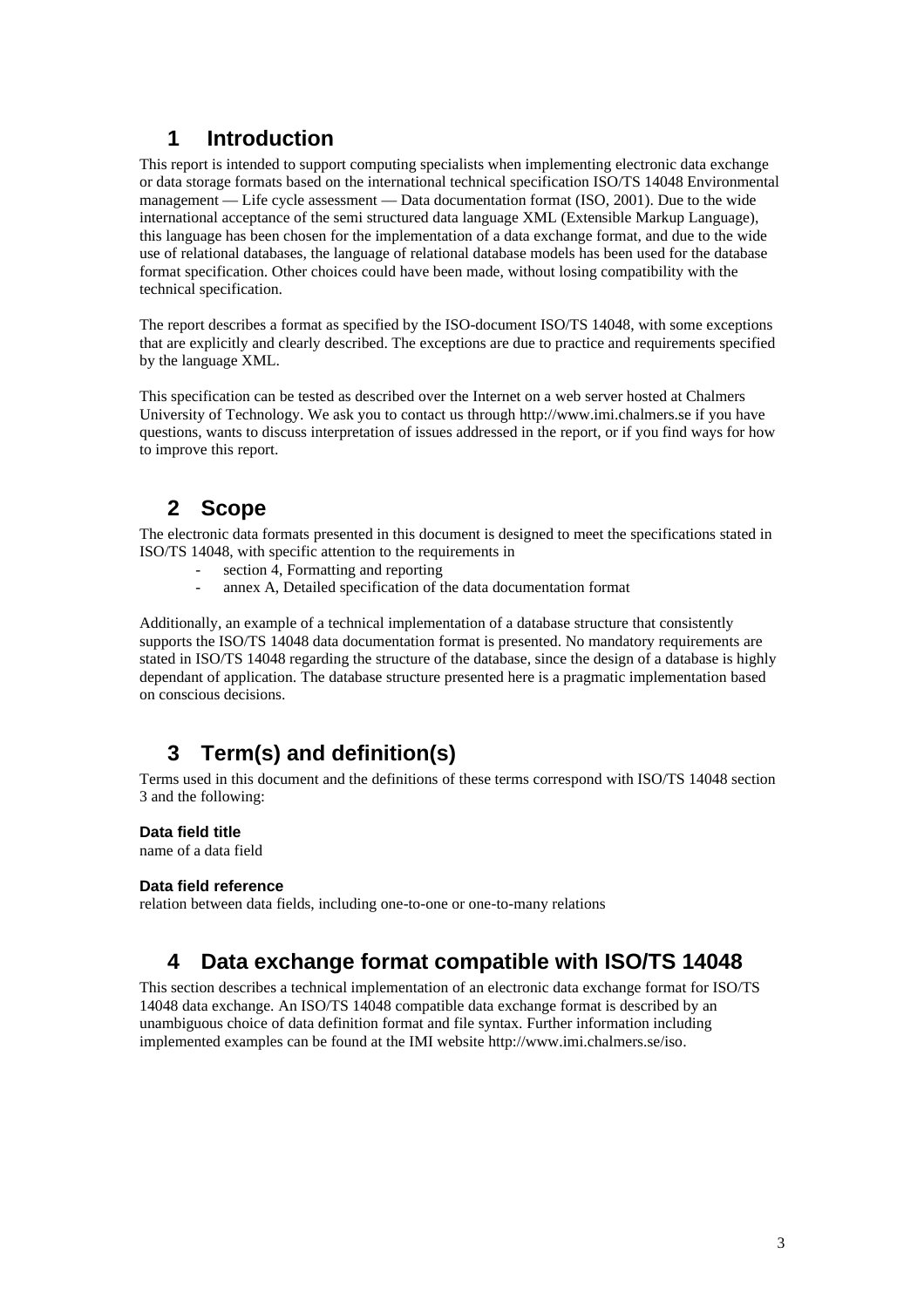### **4.1 File syntax**

The file syntax chosen for this implementation is XML. XML is a subset of SGML (Standard Generalized Markup Language) and is defined according to the specifications by W3C (W3C, 2000; Bryan, 1992). Using XML as the file syntax is motivated by:

- *Informal standard status* the XML file syntax is well defined and has a broad acceptance. A range of applications and tools exists to aid implementation regarding validation, parsing, and conversion to other formats.
- *Readability* -The appearance of an XML document is understandable even with very limited knowledge of XML
- *Flexibility* Any number of subsets of any number of processes can be communicated with the same XML document

The standard character set in this data exchange format is set to ISO-8859-1. If characters not supported by this character set are included in the XML the recommendation is to save the XML file in Unicode format and exclude encoding declarations from the file (W3C, 2002a).

## **4.2 Data definition format**

The data definition format in this implementation is formalised in a "Document Type Definition" (DTD) (W3C, 1999; W3C, 2002b).

A DTD can be used to specify the syntax (grammatical structure) of an XML file. The DTD could be replaced by using an XML-Schema, providing the same functionality. However, the choice of using a DTD is motivated by the nature of the task of implementing ISO/TS 14048. ISO/TS 14048 sets a few strict requirements on the publication and exchange of data. No technical requirements is set on the applications generating or consuming the data. Using DTD suffices the need to put a few strict and rigid requirements on the data exchange format. In contrast a variety of XML-Schema "dialects" is in existence, each with their own syntax and platform specific adjustments.

The DTD presented in this document formalises the requirements of the naming and hierarchy of the XML elements and attributes to match the ISO/TS 14048 data field titles and data field references. To allow more than one process to be included in the same XML document, the root element  $\langle$ iso ts 14048 $>$  is one level above  $\langle$  data documentation of process $>$ . The DTD does not specify the data type formatting of data fields. The data type of all data fields in the XML data exchange file is parsed character data (PCDATA). Parsed character data is a unlimited string with no XML reserved characters or combination of characters. Table 1 shows a mapping between XML reserved characters and their respective entity encoding.

| Reserved character | Special meaning | Entity encoding |
|--------------------|-----------------|-----------------|
|                    | Begins a tag.   | >               |
|                    | Ends a tag.     | $<$ i           |
| $\mathbf{u}$       | Quotation mark. | "               |
|                    | Apostrophe.     | $\&$ apos;      |
|                    | Ampersand.      | $\&$ amp;       |

**Table 1, Reserved XML characters and entity encodings**

The protection from violating the ISO/TS 14048 formatting of data types must be handled within the sending and/or receiving application(s) in this implementation. The DTD presented here does not specify any requirements on specific data fields that must be included when communicating ISO/TS 14048 formatted data with XML, which is in line with the freedom of the ISO/TS 14048 specifications.

#### **4.2.1 Data definition**

The ISO/TS 14048 DTD Version 1.00 in this implementation is presented in Annex A.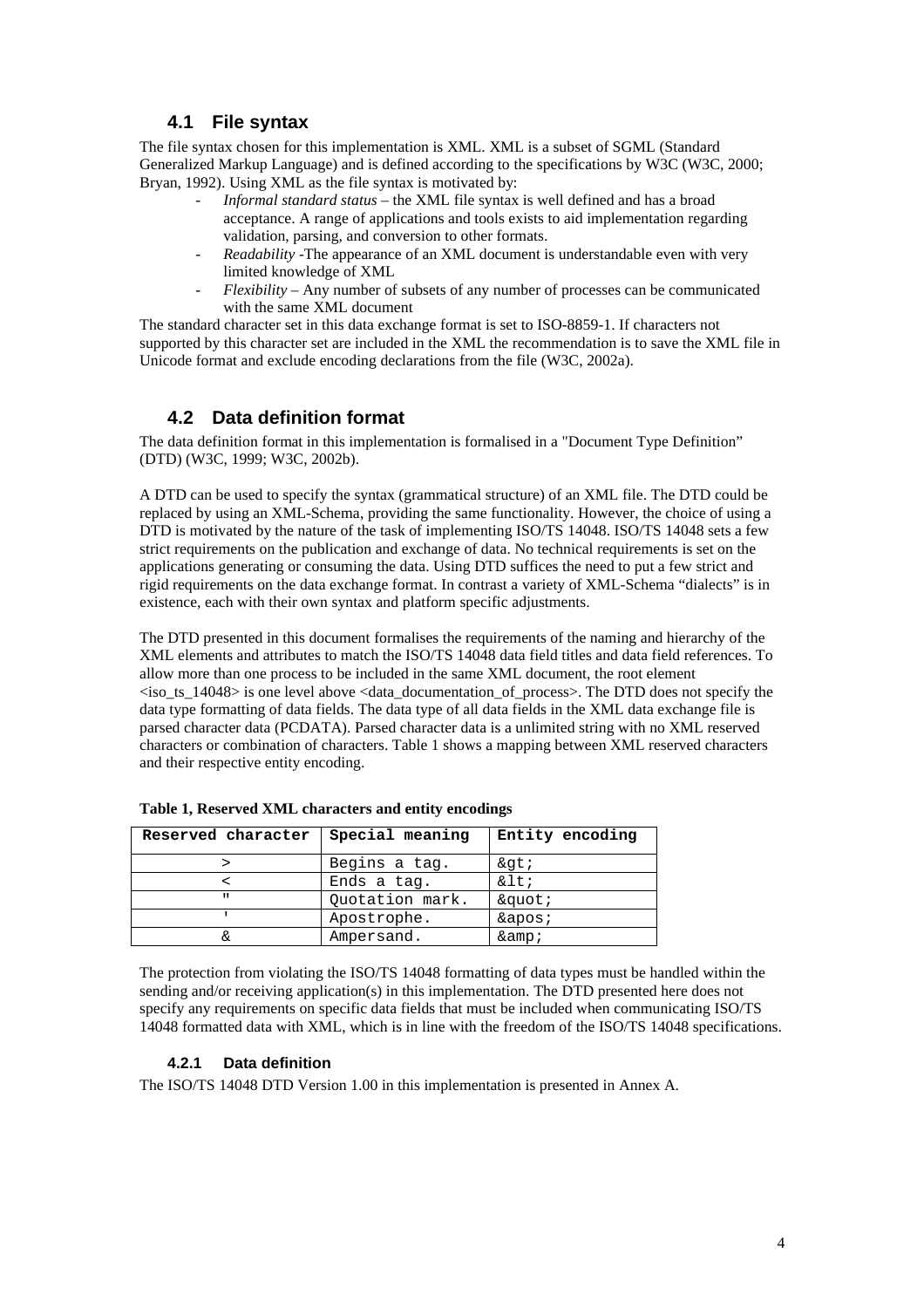#### **4.2.2 Translation between XML structure and ISO/TS 14048 requirements on naming**

The mapping of the hierarchical structure of the XML format and the ISO/TS 14048 requirements on naming is based on three rules. Rule  $\boldsymbol{i}$  applies generally but is overruled by  $\boldsymbol{i}$  and  $\boldsymbol{i}$  ii where they apply respectively.

*i*: The ISO/TS 14048 referencing naming syntax is represented by the XML tree structure (parent-child relations) I.e. a XML parent-child relation is equivalent to the ISO/TS 14048 data structure syntax represented by a "." (period-sign), see example 1.

```
Example 1:
```

```
XML syntax:
<data_documentation_of_process>
   <process>
       <process_description>
       -<br><technical_scope>foo<technical_scope>
represents in ISO/TS 14048 naming syntax: 
data_documentation_of_process.process.process_description.technical_scope = 
"foo"
```
*ii*: Data fields with 1 (one) allowed occurrence that have non-unique data field titles such as "name" and "reference\_to\_nomenclature" are represented by attributes in the XML syntax. I.e. an XML attribute to an element relation is equivalent to the ISO/TS 14048 naming syntax represented by a "." (period-sign), see example 2.

*Example 2:*

```
XML syntax:
<data_documentation_of_process> 
   <process>
      <process_description>
          <class name="bar"/>
represents in ISO/TS 14048 naming syntax:
data_documentation_of_process.process.process_description.class.name = "bar"
```
*iii*: Data fields with unlimited allowed occurrences that have non-unique data field titles namely "formulae", "name\_of\_variable" and "value\_of\_variable" are represented in the same XMLelement as their parent. The data structure separation is represented by a "\_\_" (double underscore) in the XML syntax. I.e. a "\_\_" within an element is equivalent to the ISO/TS 14048 naming syntax represented by a "." (period-sign), see example 3.

*Example 3:*

```
XML syntax:
<data_documentation_of_process> 
   <process>
     <process_description>
     <technology>
        <mathematical_model__formulae>x+y*z</mathematical_model__formulae>
represents in ISO/TS 14048 naming syntax:
data documentation of process.process.process description.technology.mathematica
l model.formulae = "x+y*z"
```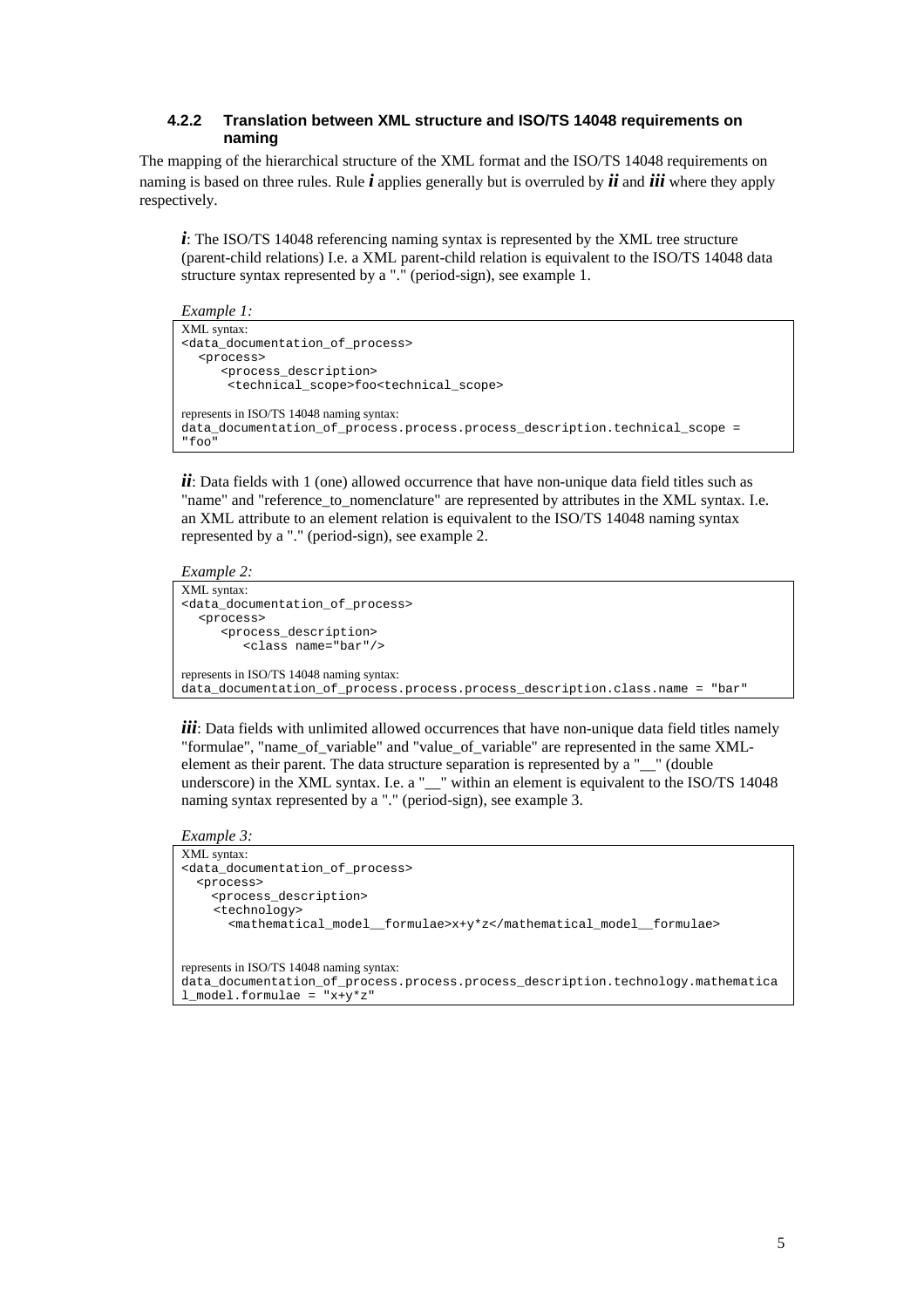#### **4.2.3 Parsing the XML exchange file against the data definition in the DTD**

By referencing the DTD from the XML file, the XML can be parsed for validity against the data definition in the DTD. The reference can be done in the <!DOCTYPE> tag as illustrated in example 4.

```
Example 4:
```

```
XML document file name: "example.xml" 
Content:
   <?xml version="1.0" encoding="iso-8859-1"?>
   <!DOCTYPE iso_ts_14048 SYSTEM "http://www.imi.chalmers.se/iso/14048_v100.dtd">
   <iso_ts_14048>
    <data_documentation_of_process> 
         <process>
             <process_description name="DTD reference example">
                  <technology>
                    <short_technology_descriptors> This example illustrates how the
   reference to the DTD can be done within the XML data exchange file by using http
  protocol. The DTD is stored on the file 14048v_100.dtd residing on the server
   www.imi.chalmers.se/iso. The short_technology_descriptor element is misspelled, why
   an error is generated upon parsing against the DTD.
                     </short_technology_descriptors>
                  </technology>
            </process_description>
         </process>
    </data_documentation_of_process>
  \langleiso ts 14048>
The "example.xml" file is not automatically parsed by this reference. The parsing of the XML file is done programmatically 
depending on the platform of the application.
Parsing the file "example.xml" on a Microsoft Windows™ platform can be done by putting the code below in a html file located 
in the same folder as the "example.xml.". When the html file is opened in a xml compatible web browser, the java script code 
loads and parses the "example.xml" file into a Microsoft XML Document Object Model and delivers any error messages as
output displayed in the browser.
   <html>
   <body>
   <script type="text/javascript">
   var xmlDoc = new ActiveXObject('Microsoft.XMLDOM')
   xmlDoc.async='false'
   xmlDoc.validateOnParse='true'
   xmlDoc.load('example.xml') 
 document.write('Error Code: ') document.write(xmlDoc.parseError.errorCode) 
 document.write('Error Reason: ')
   document.write(xmlDoc.parseError.reason) 
   document.write('Error Line: ') 
   document.write(xmlDoc.parseError.line) 
   </script>
   <body>
   <html>
Since the "short_technology_descriptors" element is misspelled an error is generated and captured by the parsing function. The
below output, including error messages is from the parsing function, is hence displayed in the browser:
   Error Code: -1072898028
   Error Reason: Element content is invalid according to the DTD/Schema. Expecting:
   short_technology_descriptor, technical_content_and_functionality, 
technology_picture,
   process_contents, operating_conditions, mathematical_model__formulae,
   mathematical_model__name_of_variable, mathematical_model__value_of_variable.
   Error Line: 8
```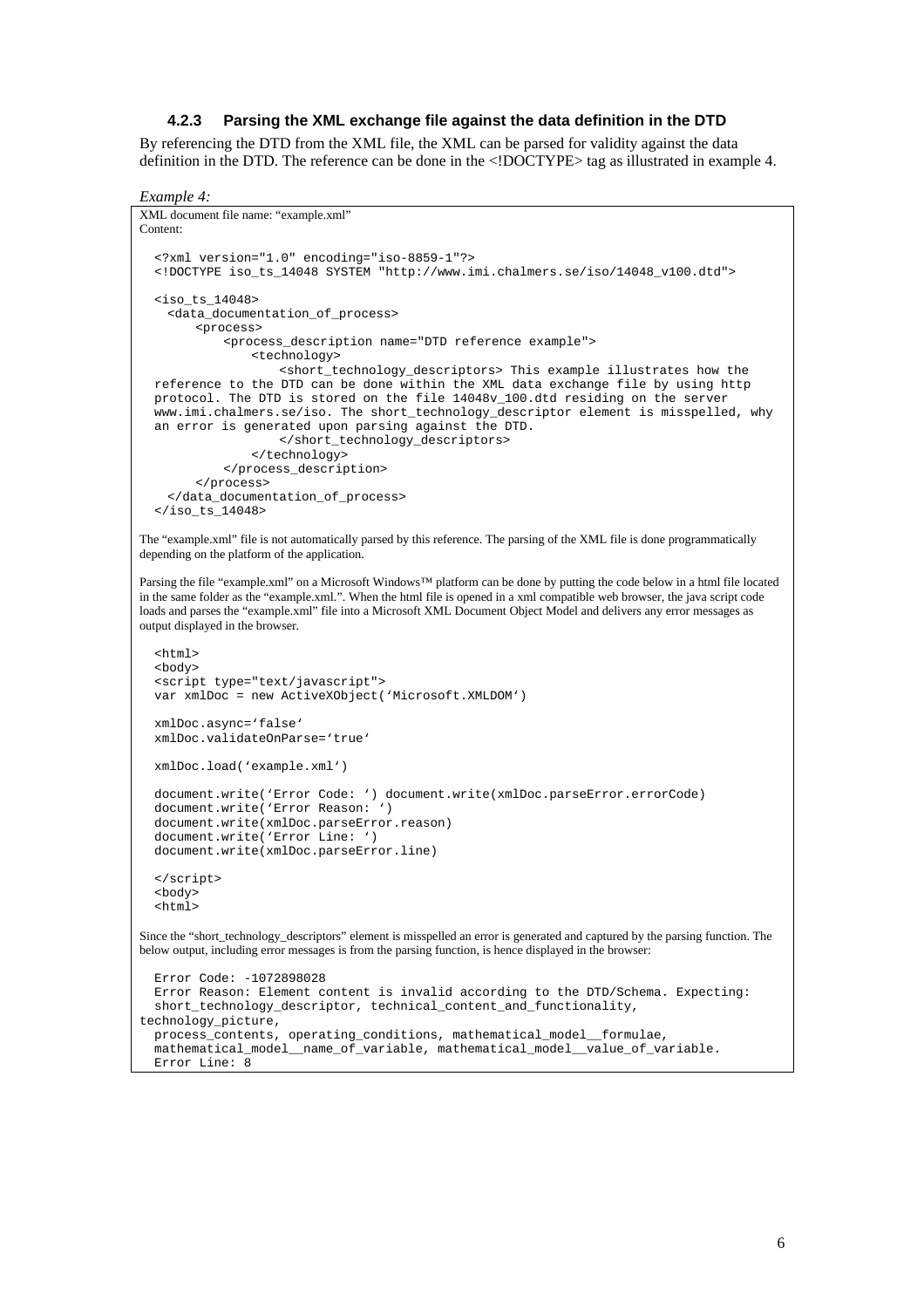# **5 Data storage format based on ISO/TS 14048**

This section presents a technical implementation of a database structure that consistently supports the ISO/TS 14048 data documentation format. No mandatory requirements are stated in ISO/TS 14048 regarding the structure of the database, i.e. it is optional which data fields should be included. In addition, it is quite feasible to add tables and fields to the database, to support the functionality of a specific application. However, only data in data fields defined in the ISO/TS 14048 format can be communicated with a the data exchange format presented in section 4 in this document. Further information including downloadable SQL scripts can be found at the IMI website http://www.imi.chalmers.se/iso.

### **5.1 Characteristics of this database implementation**

There are innumerable possible solutions to structure a database that could be used for the communication of ISO/TS 14048 formatted data. The database structure presented here is a pragmatic implementation based on the following decisions:

- The structure should be easy to implement, one-to-one data field relations and one-to-zero relations are treated equivalently
- The identifying key to an unambiguous process is constituted by the data fields:
	- administrative\_information.identification\_number
	- administrative\_information.registration\_authority
	- administrative\_information.version\_number

This identifying key often appears in references between tables. For convenience the identifying key is aggregated into one unique implicit key.

- There should be one field in the database for each data field defined in ISO/TS 14048 with the exception of the terms name of variable and value of variable belonging to the concept mathematical\_model and mathematical\_relations. The term formulae will be used to store all the necessary data needed within the relating concepts mathematical\_model and mathematical\_relations.
- The naming of tables and fields should be based on the data field titles and the data field references defined in ISO/TS 14048.
- Where applicable, nomenclature data should be explicitly included in nomenclature tables

### **5.2 Naming conventions**

#### **5.2.1 Database table titles**

The aim has been to include only as many tables as necessary to comply with the data field reference specifications in ISO/TS 14048. A consequence of this is that all the data fields with a one-to-one and one-to-zero cardinality will belong to the same table, regardless of their corresponding conceptual hierarchy specified in ISO/TS 14048. The tables in the database in this implementation are given titles corresponding to the topmost concept or term in the hierarchal structure specified in ISO/TS 14048, with a one-to-one mapping to each data fields in the respective table. If this naming convention results in a table name that makes little or no sense by itself, the title is extended with the parent concept. E.g. the title of the table containing data fields with a one-to-one mapping to the concept "property" is extended with the parent concept to "inputs\_and\_outputs\_property" to aid the understanding of the function and data content of the table.

Tables with exclusive and inclusive nomenclature data are given titles based on the corresponding data field title in ISO/TS 14048 including a prefix "iso14048\_". E.g. the exclusive nomenclature table referring to the data field

data\_documentation\_of\_process.process.process\_description.aggregation\_type is given the title iso14048 aggregation type. This makes it easy to identify the ISO/TS 14048 specified nomenclature tables from other tables in the database, see section 5.3 for details.

#### **5.2.2 Database column titles**

The general rule of the naming of columns in the database is that the column is given the same title as the corresponding ISO/TS 14048 term.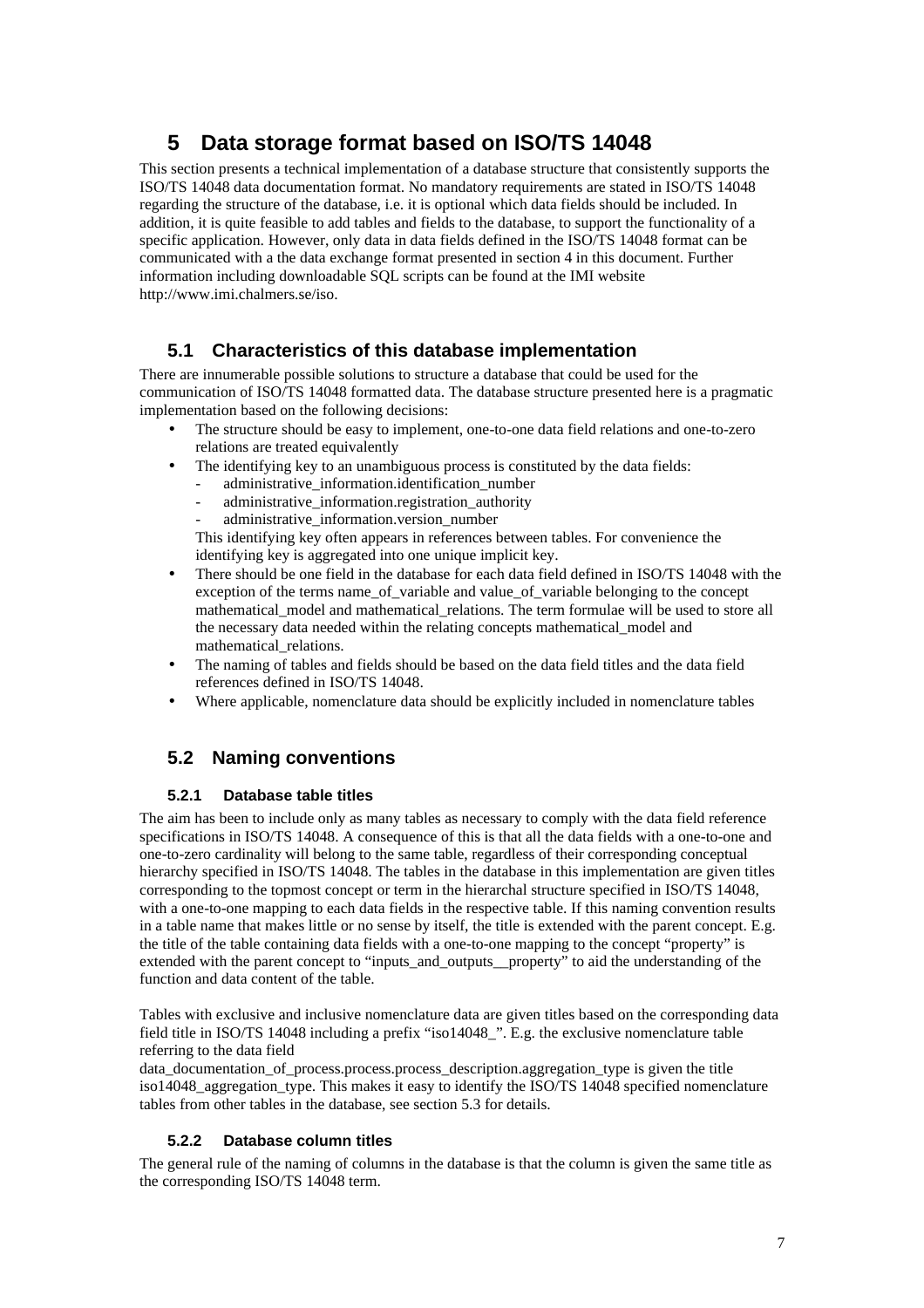The conceptual structure of the ISO/TS 14048 hierarchy of concepts and terms implies a logical structure where terms with the same name may be located at the same hierarchal level. In this technical implementation this means that terms with equal names may be found in the same database table. If this is the case the column name is extended with a prefix corresponding to the parent concept of the term. The same extension rule applies if the name term coincides with a reserved keyword in the language of relational database models SQL (Structured Query Language).

#### *Example:*

Consider the data field titles:

data\_documentation\_of\_process.process.process\_description.name data\_documentation\_of\_process.process.process\_description.quantitative\_reference.name

They both have a one-to-one relation to the concept data\_documentation\_of\_process. This means they are on the same logical level and hence their corresponding columns are located in the same table in the database.

Since the terms are identical the column names are extended with their corresponding parent concept: process\_description\_\_name quantitiative\_reference\_\_name

Columns included for technical reasons to make the database consistent with the specifications of data field references in ISO/TS 14048 are given descriptive names to aid the understanding of the function of the field.

### **5.3 Nomenclature**

#### **5.3.1 Exclusive nomenclature**

The exclusive nomenclature is stored in the following tables:

#### **iso14048\_aggregation\_type**

referring to the data field: data\_documentation\_of\_process.process.process\_description.aggregation\_type

#### **iso14048\_direction**

referring to the data field: data documentation of process.process.inputs and outputs.direction

#### **iso14048\_recieving\_environment**

referring to the data field: data documentation of process.process.inputs and outputs.receiving environment

#### **5.3.2 Inclusive nomenclature**

The inclusive nomenclature is stored in the following tables:

#### **iso14048\_type**

referring to the data field: data documentation of process.process.process description.quantitative reference.type

#### **iso14048\_technical\_scope**

referring to the data field: data documentation of process.process.process description.technical scope

#### **iso14048\_area\_name**

referring to the data field: data\_documentation\_of\_process.process.process\_description.area\_name

This table has an added column titled "area\_description" with no corresponding data field in ISO/TS 14048. This column stores data that gives an understandable description of the corresponding area code.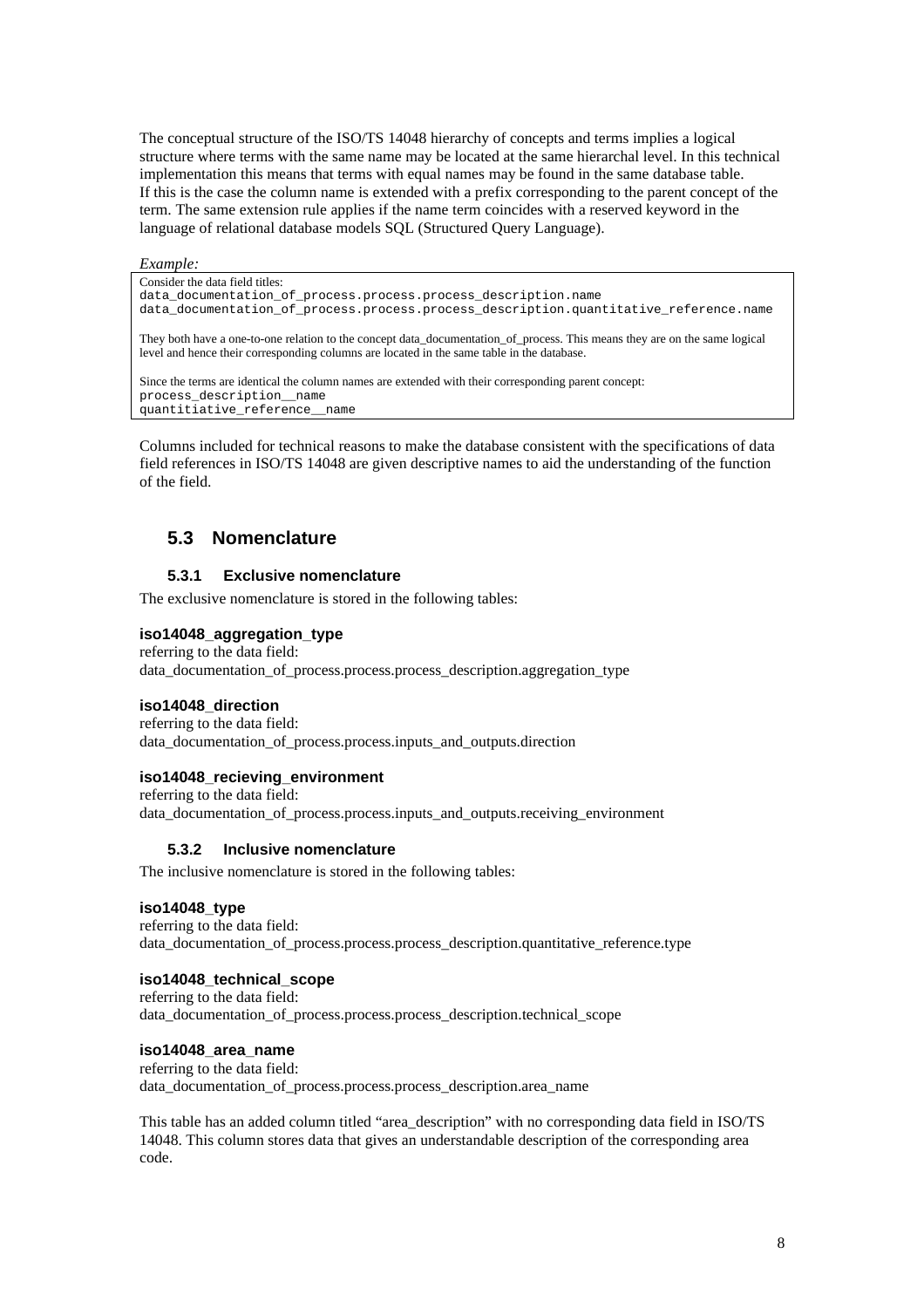#### **iso14048\_group**

referring to the data field: data documentation of process.process.inputs and outputs.group

#### **iso14048\_recieving\_environment\_specification**

referring to the data field: data\_documentation\_of\_process.process.inputs\_and\_outputs.receiving\_environment\_specification

#### **iso14048\_amount\_\_name**

referring to the data field: data documentation of process.process.inputs and outputs.amount.name

#### **iso14048\_parameter\_\_name**

referring to the data field: data documentation of process.process.inputs and outputs.amount.parameter.name

This tables also have the function to define what parameters are needed to describe an amount distribution.

#### **iso14048\_unit**

referring to the data fields: data\_documentation\_of\_process.process.process\_description.quantitative\_reference.unit data documentation of process.process.inputs and outputs.property.unit data documentation of process.process.inputs and outputs.unit.symbol or name

In this implementation the recommended nomenclature for units is the International System of units (SI units) as set out in ISO 31, is used as nomenclature for all data fields who refers to units. The field unit in the table iso14048\_unit stores the symbol of the unit. The table iso14048\_unit also contains two added fields that is not defined in the ISO/TS 14048 specification. The field unit\_name stores the name of the unit and the field physical\_quantity stores the physical quantity the unit is representing. For example the physical quantity *length* is measured in the SI unit named *meter* which is represented by the symbol *m*. This is an example of how fields could be added to the database in order to store useful information without hampering the consistency with the ISO/TS 14048 specification.

#### **iso14048\_modelling\_constants\_\_name**

referring to the data field:

data documentation of process.modelling and validation.modelling principles.modelling constants.na me

#### **iso14048\_method**

referring to the data field: data\_documentation\_of\_process.modelling\_and\_validation.validation.method

The data type of this field is specified by ISO/TS 14048 as free text. In most database software a free text typed field cannot have the function of a foreign key, i.e. the reference for consistency with a free text typed nomenclature cannot be an intrinsic part of the database structure. In this implementation the column titled "method" in iso14048 method table is typed as short text. If more than 350 characters are required to store the method data it is truncated to 350 characters and the original method data is stored in the column "method freetext".

#### **5.3.3 Non-intrinsic nomenclature**

Non intrinsic nomenclature is not stored in the database. For example, it makes no sense to store every possible GIS coordinate that is valid according to ISO 6709. An explicit formatting rule in the database could be set on the column GIS reference in the table valid geography GIS reference. This solution is not implemented here, which leaves it up to the application writing, updating or reading the data to check for consistency with the GIS data type format.

#### **5.3.4 User defined nomenclature**

No user defined nomenclature tables is specified in this implementation.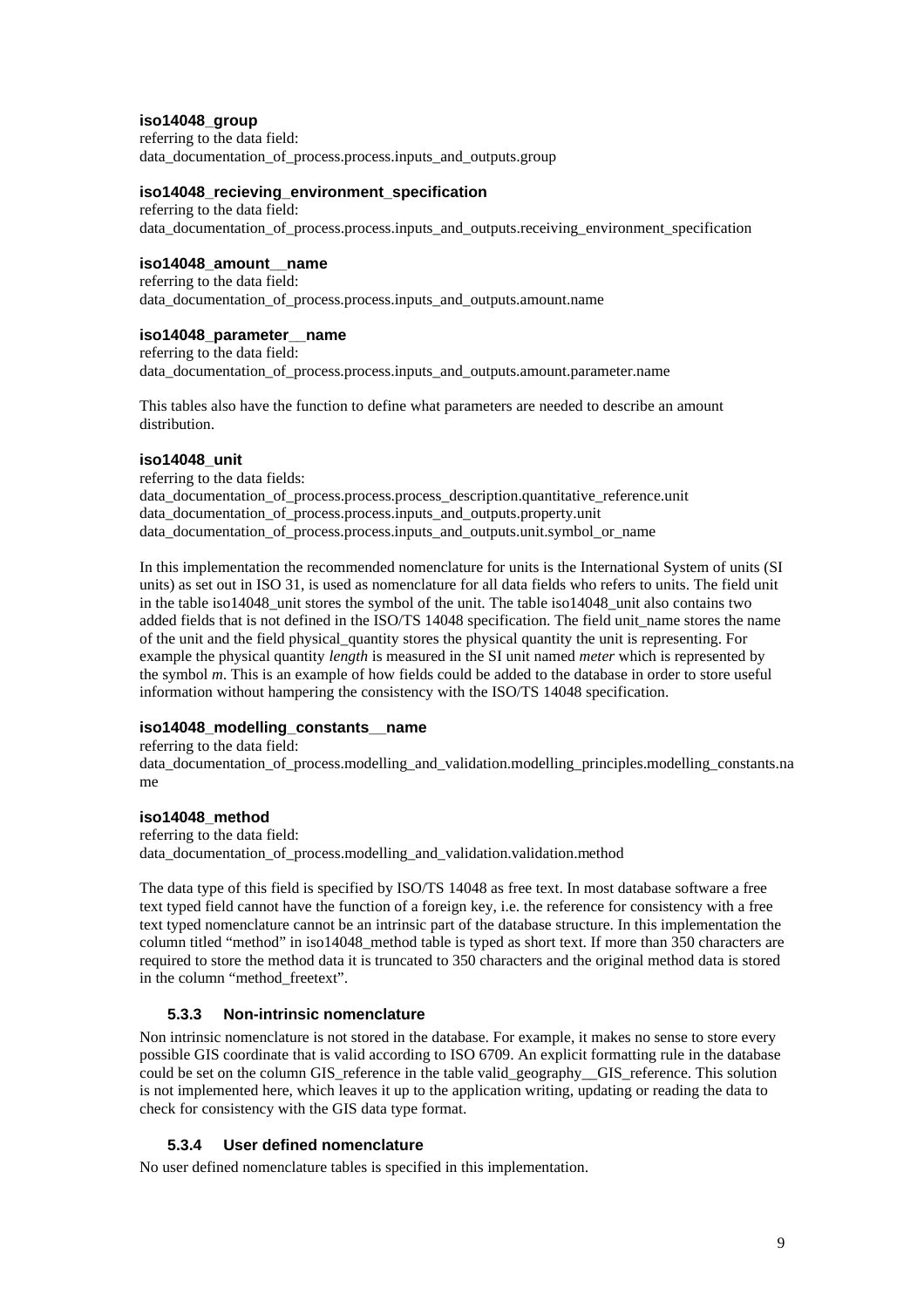### **5.4 Database structure**

For a conceptual understanding of the database presented here please refer to the ISO/TS 14048 document and the specifications stated in section 5.1, 5.2, and 5.3 in this document.

#### **5.4.1 Structure overview**

An overview picture of the resulting database structure is presented in Annex C.

#### **5.4.2 Database definition**

l

The structure of the database in this implementation is defined by the SQL statements presented in Annex  $C^1$ .

<sup>&</sup>lt;sup>1</sup> In order for the data definition statements to be compatible with Microsoft Access<sup>™</sup> format the ISO/TS 14048 shorttext typed columns must be altered from varchar (350) to varchar (255). This modification implies that excplicit rules must be applied regarding the interpretation of the ISO/TS 14048 shorttext type, if a database is implemented in a Microsoft Access™ format.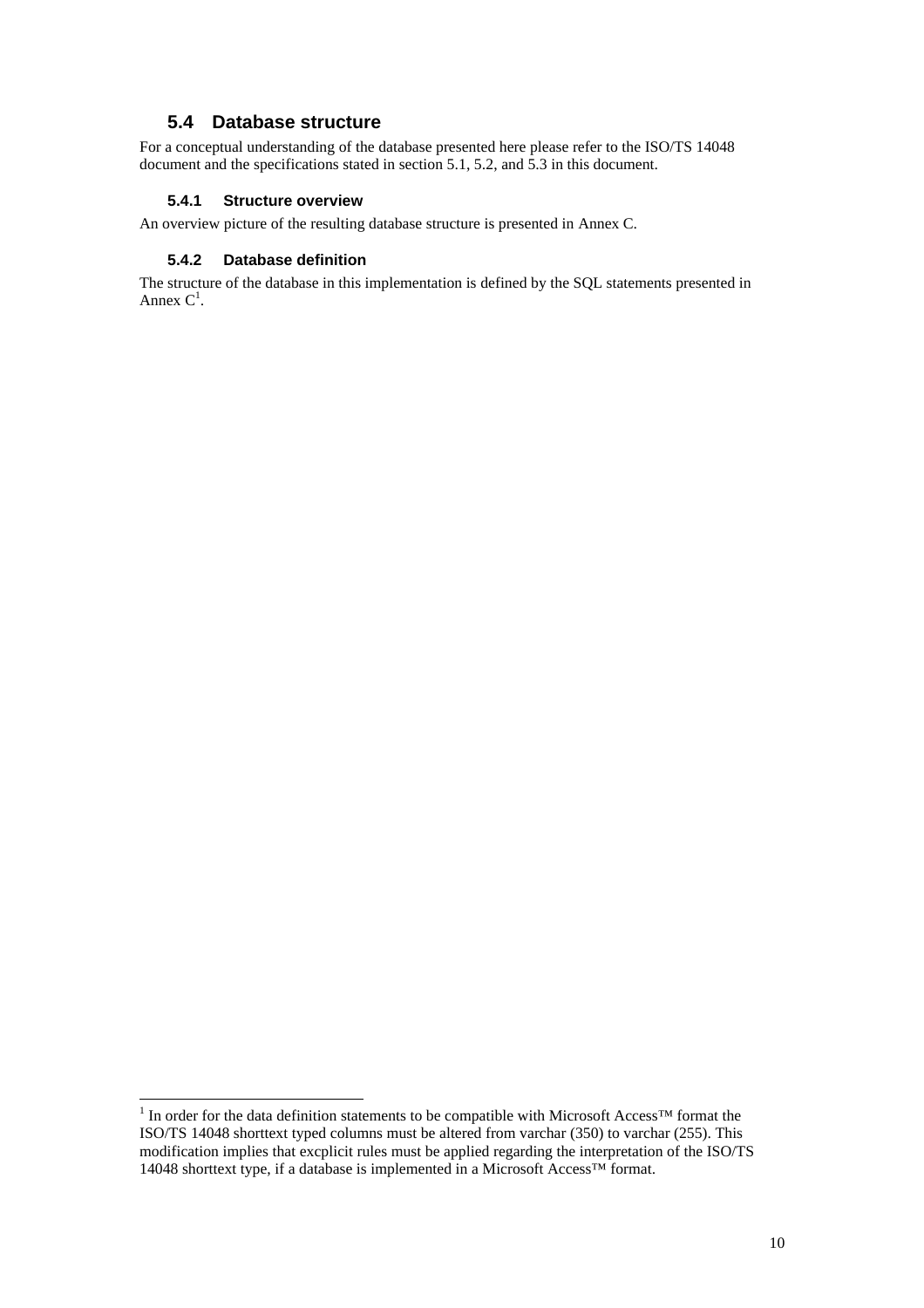### **Annex A. ISO/TS 14048 DTD Version 1.00**

```
<?xml version="1.0"?>
```

```
<!DOCTYPE iso_ts_14048 [
<!ELEMENT iso_ts_14048 (data_documentation_of_process*)>
<!ELEMENT data_documentation_of_process (process?,modelling_and_validation?,
administrative_information?)>
   <!ELEMENT process (process_description?,inputs_and_outputs*)>
       <!ELEMENT process_description (class*,quantitative_reference?,technical_scope?,
       aggregation_type?,technology?,valid_time_span?,valid_geography?,
       data_acquisition?)>
       <!ATTLIST process_description name CDATA #IMPLIED>
           <!ELEMENT class EMPTY>
           <!ATTLIST class name CDATA #IMPLIED>
           <!ATTLIST class reference_to_nomenclature CDATA #IMPLIED> 
           <!ELEMENT quantitative_reference (type?)>
           <!ATTLIST quantitative_reference name CDATA #IMPLIED>
           <!ATTLIST quantitative_reference unit CDATA #IMPLIED>
           <!ATTLIST quantitative_reference amount CDATA #IMPLIED>
               <!ELEMENT type (#PCDATA)>
           <!ELEMENT technical_scope (#PCDATA)>
           <!ELEMENT aggregation_type (#PCDATA)>
           <!ELEMENT technology (short_technology_descriptor?,
           technical_content_and_functionality?,technology_picture?,process_contents?,
           operating_conditions?,mathematical_model__formulae*,
           mathematical_model__name_of_variable*,mathematical_model__value_of_variable*)>
               <!ELEMENT short_technology_descriptor (#PCDATA)>
               <!ELEMENT technical_content_and_functionality (#PCDATA)>
               <!ELEMENT technology_picture (#PCDATA)>
               <!ELEMENT process_contents (included_processes*,intermediate_product_flows*)>
                   <!ELEMENT included_processes (#PCDATA)>
                   <!ELEMENT intermediate_product_flows (source_process?,input_and_output_source?,
                   input_and_output_destination?,destination_process?)>
                      <!ELEMENT source_process (#PCDATA)>
                      <!ELEMENT input_and_output_source (#PCDATA)>
                      <!ELEMENT input_and_output_destination (#PCDATA)>
                      <!ELEMENT destination_process (#PCDATA)>
               <!ELEMENT operating_conditions (#PCDATA)>
               <!ELEMENT mathematical_model__formulae (#PCDATA)>
               <!ELEMENT mathematical_model__name_of_variable (#PCDATA)>
               <!ELEMENT mathematical_model__value_of_variable (#PCDATA)>
           <!ELEMENT valid_time_span (start_date?,end_date?,time_span_description?)>
               <!ELEMENT start_date (#PCDATA)>
               <!ELEMENT end_date (#PCDATA)>
               <!ELEMENT time_span_description (#PCDATA)>
           <!ELEMENT valid_geography (area_name*,area_description?,sites*,gis_reference*)>
               <!ELEMENT area_name (#PCDATA)>
               <!ELEMENT area_description (#PCDATA)>
               <!ELEMENT sites (#PCDATA)>
               <!ELEMENT gis_reference (#PCDATA)>
           <!ELEMENT data_acquisition (sampling_procedure?,sampling_sites*,number_of_sites?,
           sample_volume?)>
              <!ELEMENT sampling_procedure (#PCDATA)>
               <!ELEMENT sampling_sites (#PCDATA)>
               <!ELEMENT number_of_sites (#PCDATA)>
               <!ELEMENT sample_volume (absolute?,relative? )>
                  <!ELEMENT absolute (#PCDATA)>
                   <!ELEMENT relative (#PCDATA)>
       <!ELEMENT inputs_and_outputs (direction?,group?,recieving_environment?,
       recieving_environment_specification?,environment_condition?,geographical_location?,
       related_external_system?,internal_location?,name?,property*,amount*,
       mathematical_relations__formulae*,mathematical_relations__name_of_variable*,
       mathematical_relations__value_of_variable*,documentation*)>
       <!ATTLIST inputs_and_outputs identification_number CDATA #IMPLIED>
           <!ELEMENT direction (#PCDATA)>
           <!ELEMENT group (#PCDATA)>
           <!ELEMENT recieving_environment (#PCDATA)>
           <!ELEMENT recieving_environment_specification (#PCDATA)>
           <!ELEMENT environment_condition (#PCDATA)>
           <!ELEMENT geographical_location (#PCDATA)>
           <!ELEMENT related_external_system (origin_or_destination?,transport_type?,
           information_reference?)>
```

```
<!ELEMENT origin_or_destination (#PCDATA)>
```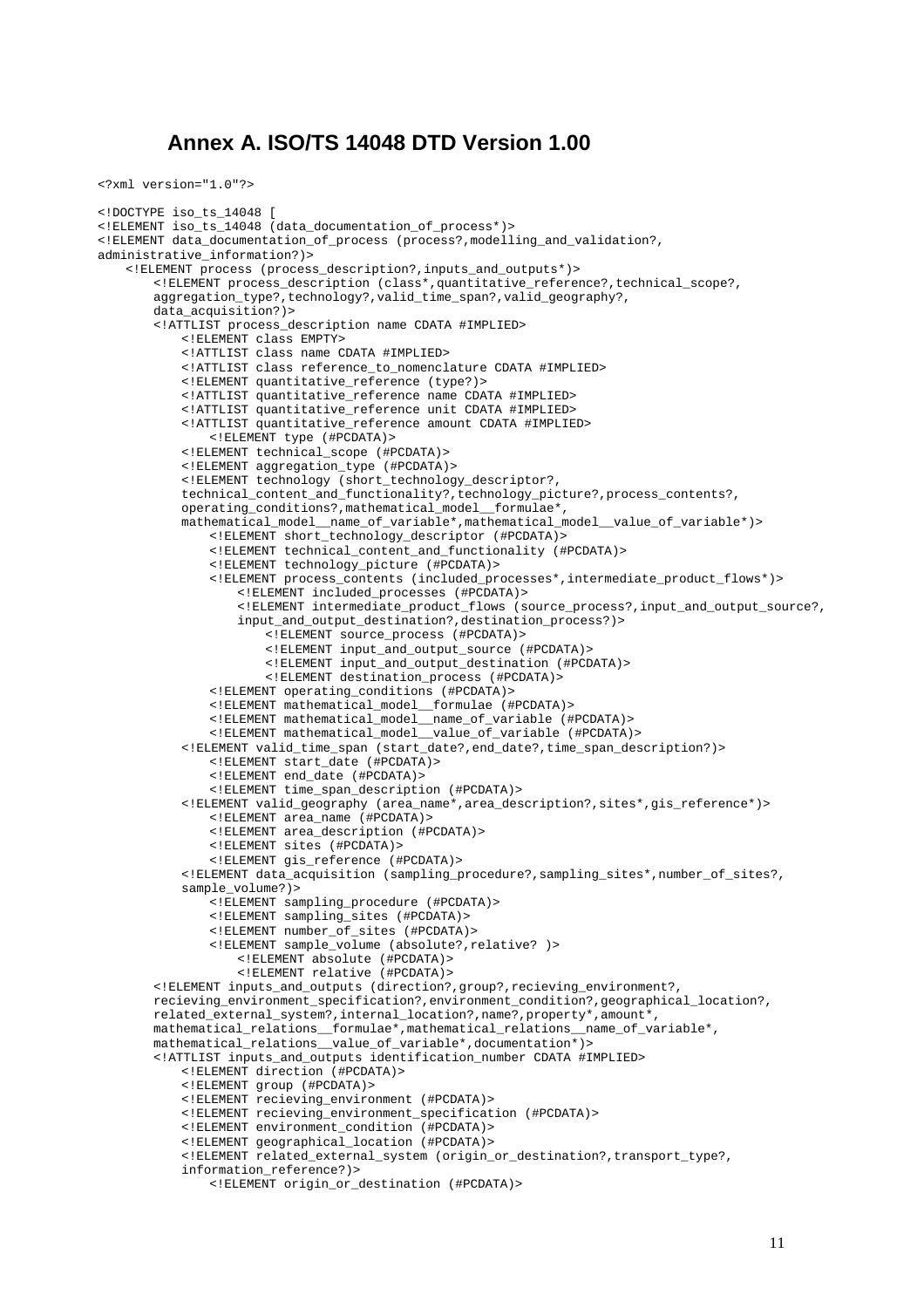```
<!ELEMENT transport_type (#PCDATA)>
           <!ELEMENT information_reference (#PCDATA)>
       <!ELEMENT internal_location (#PCDATA)>
       <!ELEMENT name (name_text, specification_of_name)>
       <!ATTLIST name reference_to_nomenclature CDATA #IMPLIED>
           <!ELEMENT name_text (#PCDATA)>
           <!ELEMENT specification_of_name (#PCDATA)>
       <!ELEMENT property EMPTY>
       <!ATTLIST property name CDATA #IMPLIED>
        <!ATTLIST property unit CDATA #IMPLIED>
        <!ATTLIST property amount CDATA #IMPLIED>
       <!ELEMENT amount (unit?,parameter*)>
       <!ATTLIST amount name CDATA #IMPLIED>
           <!ELEMENT unit (symbol_or_name?,explanation?)>
               <!ELEMENT symbol_or_name (#PCDATA)>
               <!ELEMENT explanation (#PCDATA)>
           <!ELEMENT parameter EMPTY>
           <!ATTLIST parameter name CDATA #IMPLIED>
           <!ATTLIST parameter value CDATA #IMPLIED>
       <!ELEMENT mathematical_relations__formulae (#PCDATA)>
       <!ELEMENT mathematical_relations__name_of_variable (#PCDATA)>
       <!ELEMENT mathematical_relations__value_of_variable (#PCDATA)>
       <!ELEMENT documentation (data_collection?,collection_date?,data_treatment?,
       reference_to_data_source*)>
           <!ELEMENT data_collection (#PCDATA)>
           <!ELEMENT collection_date (#PCDATA)>
           <!ELEMENT data_treatment (#PCDATA)>
           <!ELEMENT reference_to_data_source (#PCDATA)>
<!ELEMENT modelling_and_validation (intended_application?,infomation_sources*,
modelling_principles?,modelling_choices?,data_quality_statement?,validation*,other_information?)>
   <!ELEMENT intended_application (#PCDATA)>
   <!ELEMENT infomation_sources (#PCDATA)>
   <!ELEMENT modelling_principles (data_selection_principle?,adaptation_principles?,
   modelling_constants*)>
       <!ELEMENT data_selection_principle (#PCDATA)>
       <!ELEMENT adaptation_principles (#PCDATA)>
       <!ELEMENT modelling_constants EMPTY>
       <!ATTLIST modelling_constants name CDATA #IMPLIED>
       <!ATTLIST modelling_constants value CDATA #IMPLIED>
    <!ELEMENT modelling_choices (criteria_for_exluding_elementary_flows?,
    criteria_for_exluding_intermediate_product_flows?,criteria_for_externalising_processes?,
   allocations_performed?,process_expansion?)>
       <!ELEMENT criteria_for_exluding_elementary_flows (#PCDATA)>
       <!ELEMENT criteria_for_exluding_intermediate_product_flows (#PCDATA)>
       <!ELEMENT criteria_for_externalising_processes (#PCDATA)>
       <!ELEMENT allocations_performed (allocated_co_products?,allocation_explanation?)>
           <!ELEMENT allocated_co_products (#PCDATA)>
           <!ELEMENT allocation_explanation (#PCDATA)>
       <!ELEMENT process_expansion (process_included_in_expansion?,
       process_expansion_explanation?)>
           <!ELEMENT process_included_in_expansion (#PCDATA)>
           <!ELEMENT process_expansion_explanation (#PCDATA)>
   <!ELEMENT data_quality_statement (#PCDATA)>
    <!ELEMENT validation (method?,procedure?, result?,validator?)>
       <!ELEMENT method (#PCDATA)>
       <!ELEMENT procedure (#PCDATA)>
       <!ELEMENT result (#PCDATA)>
       <!ELEMENT validator (#PCDATA)>
    <!ELEMENT other_information (#PCDATA)>
<!ELEMENT administrative_information (registration_authority?,version_number?,data_commissioner?,
data_generator?,data_documentor?,date_completed?,publication?,copyright?,access_restrictions?)>
<!ATTLIST administrative_information identification_number CDATA #IMPLIED>
   <!ELEMENT registration_authority (#PCDATA)>
    <!ELEMENT version_number (#PCDATA)>
    <!ELEMENT data_commissioner (#PCDATA)>
   <!ELEMENT data_generator (#PCDATA)>
   <!ELEMENT data_documentor (#PCDATA)>
    <!ELEMENT date_completed (#PCDATA)>
    <!ELEMENT publication (#PCDATA)>
    <!ELEMENT copyright (#PCDATA)>
    <!ELEMENT access_restrictions (#PCDATA)>
```

```
\overline{1}
```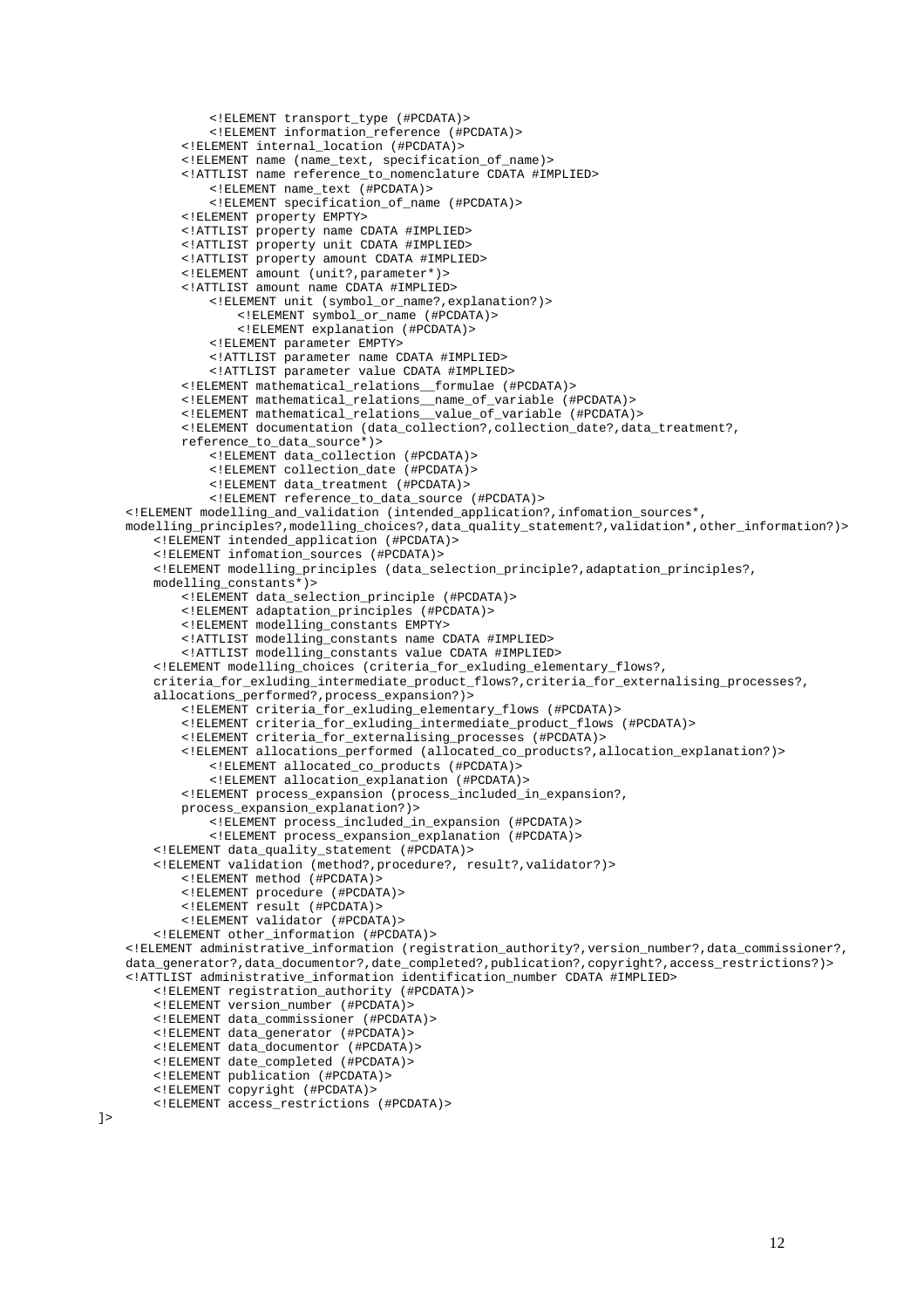### **Annex B. Example of ISO/TS 14048 formatted XML document**

The following example shows the ISO/TS 14048 formatted XML document containing the same data as the documented example in ISO/TS 14048 section B2. Note that only two flows are included in this example.

```
<?xml version="1.0" encoding="iso-8859-1"?>
<!DOCTYPE iso_ts_14048 SYSTEM "http://www.imi.chalmers.se/iso/14048_v100.dtd">
s iso ts 14048<data_documentation_of_process>
              <process>
                       <process_description name="Coal Fired Electricity Production Plant with co-
                      generation of steam">
                               <class name="Electricity Supply (3601)" 
                              reference_to_nomenclature="Australian Industry Classification Scheme 
                               (AICS)"/> 
                              <quantitative_reference name="Net production of electricity" unit="kWh" 
                              amount="1">
                               <type>Functional unit</type>
                         </quantitative_reference>
                         <technical_scope>Gate to gate</technical_scope>
                         <aggregation_type>Other</aggregation_type>
                         <technology>
                                      <short_technology_descriptor>CFB coal based power 
                                      plants</short_technology_descriptor>
                                      <technical_content_and_functionality>The studied system includes 
                                      all processes from washed coal delivery through to power
                                      generation, including treatment of cooling water, of a combined 
                                      heat and power plant with
                                      conventional steam cycle within a circulating fluidisation bed. 
                                      The fuel is 100 % washed black
                               coal extracted from mines located within 200 km of the plant.
                               Technical assumptions data for the studied plant:
                               Annual time of operation (hours): 4000
                               Normal annual electricity production (GWh): 40
                               Steam production – 30 TJ per annum
                               Assumed life-time (years): 40
                                      Electricity production, net during 40 years (TWh): 
                                      1.6</technical_content_and_functionality>
                               <technology_picture/>
                               <process_contents>
                                      <included_processes/>
                                      <intermediate_product_flows>
                                            <source_process/>
                                            <input_and_output_source/>
                                            <input_and_output_destination/>
                                            <destination_process/>
                                      </intermediate_product_flows>
                               </process_contents>
                                      <operating_conditions>Normal (see data field Technical content 
                                      and functionality)</operating_conditions>
                                <mathematical_model__formulae/>
                               <mathematical_model__name_of_variable/>
                               <mathematical_model__value_of_variable/>
                         </technology>
                         <valid_time_span>
                                <start_date>1995-01-01</start_date>
                               <end_date>2015-01-01</end_date>
                                      <time_span_description>The combined heat and power plant is 
                                      assumed to have an operation time of 40 years, starting
                               20 years before above start date.</time_span_description>
                         </valid_time_span>
                         <valid_geography>
                                <area_name>Au</area_name>
                                      <area_description>The plant resides in Australia and all its 
                                      support systems are calculated in relation to 
                                      Queensland.</area_description>
                                <sites>Maidstone</sites>
                                <gis_reference>Easting_301230 Northing_6263230</gis_reference>
                         </valid_geography>
                         <data_acquisition>
                                      <sampling_procedure>The inventory relates to a single site so no 
                                      sampling procedure was necessary.</sampling_procedure>
```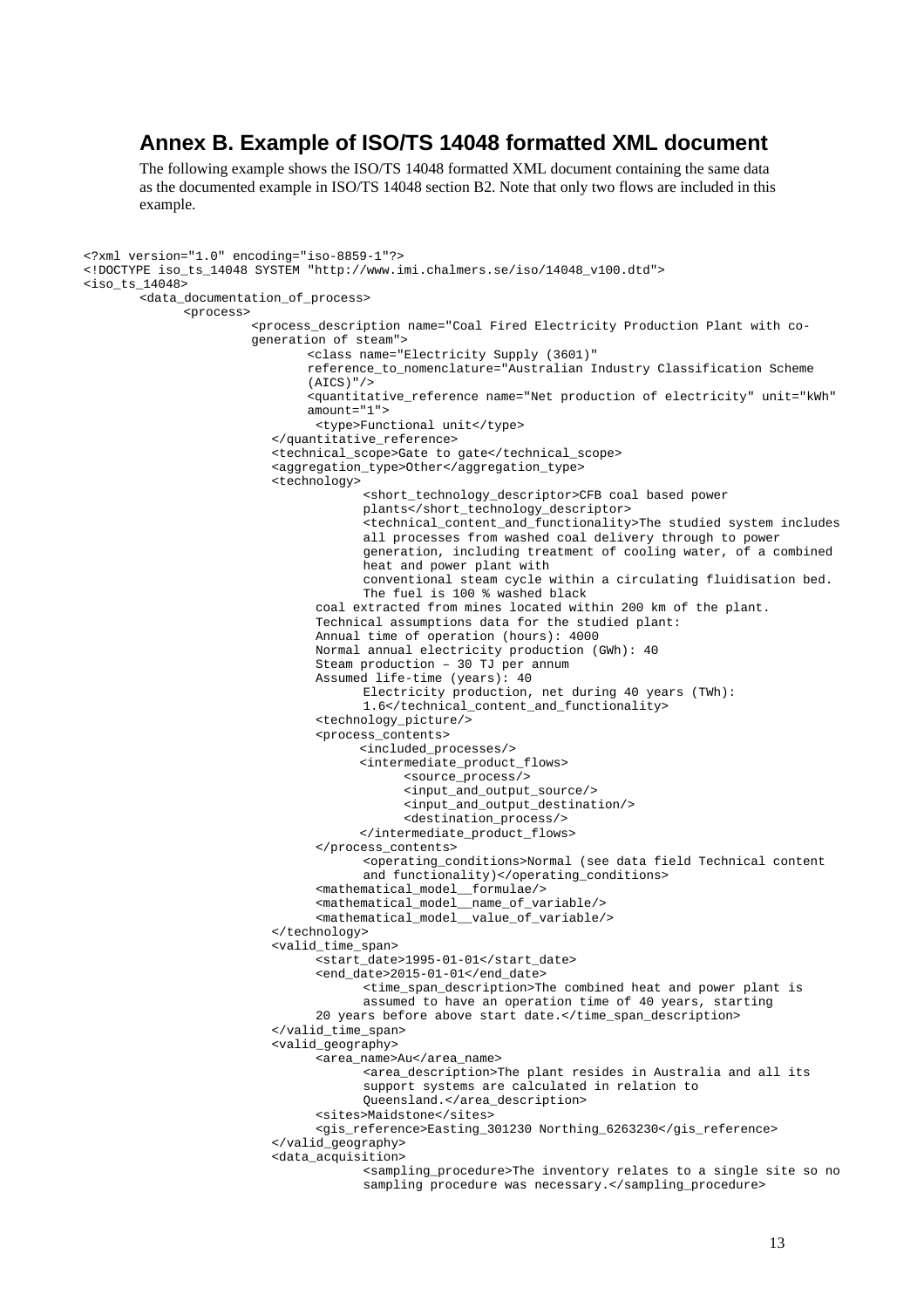```
<sampling_sites>[No sampling undertaken]</sampling_sites>
           <number_of_sites>[No sampling undertaken]</number_of_sites>
           <sample_volume>
                  <absolute/>
                  <relative/>
           </sample_volume>
     </data_acquisition>
</process_description>
<inputs_and_outputs identification_number="1">
     <direction>input</direction>
     <group>Raw Material</group>
     <recieving_environment>Technosphere</recieving_environment>
     <recieving_environment_specification>...
          </recieving_environment_specification>
     <environment_condition>...</environment_condition>
     <geographical_location>Queensland</geographical_location>
     <related_external_system>
            <origin_or_destination>Coal Washery Plant</origin_or_destination>
            <transport_type>Truck, long distance</transport_type>
                  <information_reference>Company internal 
                  report</information_reference>
     </related_external_system>
          <internal_location>Coal is delivered to crushing unit on power plant 
          site</internal_location>
     <name reference_to_nomenclature="Company specific">
            <name_text>Washed Coal</name_text>
                  <specification_of_name>Raw coal with low grade material 
                  removed</specification_of_name>
     </name>
     <property name="Energy Content" unit="MJ/kg" amount="22.3"/>
     <amount name="Range">
           <unit>
                  <symbol_or_name>g</symbol_or_name>
                 <explanation>SI-unit</explanation>
            </unit>
            <parameter name="max" value="450"/>
            <parameter name="min" value="420"/>
     </amount>
     <mathematical_relations__formulae/>
     <mathematical_relations__name_of_variable/>
     <mathematical_relations__value_of_variable/>
     <documentation>
           <data_collection>Coal purchase data</data_collection>
            <collection_date>1995-1996</collection_date>
                  <data_treatment>Annual coal purchases were divided by annual 
                  electricity generation</data_treatment>
                  <reference_to_data_source>CIR 1995:4 Company internal 
                  report</reference_to_data_source>
     </documentation>
</inputs_and_outputs>
<inputs_and_outputs identification_number="2">
     <direction>Input</direction>
     <group>Ancillary</group>
     <recieving_environment>Technosphere</recieving_environment>
     <recieving_environment_specification>...
           </recieving_environment_specification>
     <environment_condition>...</environment_condition>
     <geographical_location>Queensland</geographical_location>
     <related_external_system>
            <origin_or_destination>Ammonia producer</origin_or_destination>
            <transport_type>Truck, long distance</transport_type>
                  <information_reference>Company internal 
                  report</information_reference>
     </related_external_system>
          <internal_location>Ammonia is used for reduction of NOx in the flue 
          gas.</internal_location>
     <name reference_to_nomenclature="">
           <name_text>Ammonia</name_text>
           <specification_of_name>Company specific</specification_of_name>
     </name>
     <property name="Density" unit="kg/m3" amount="0.85"/>
     <amount name="Point Value">
           \text{cunits}<symbol_or_name>g</symbol_or_name>
                  <explanation>SI-unit</explanation>
           \langleunit>
           <parameter name="single point" value="3"/>
```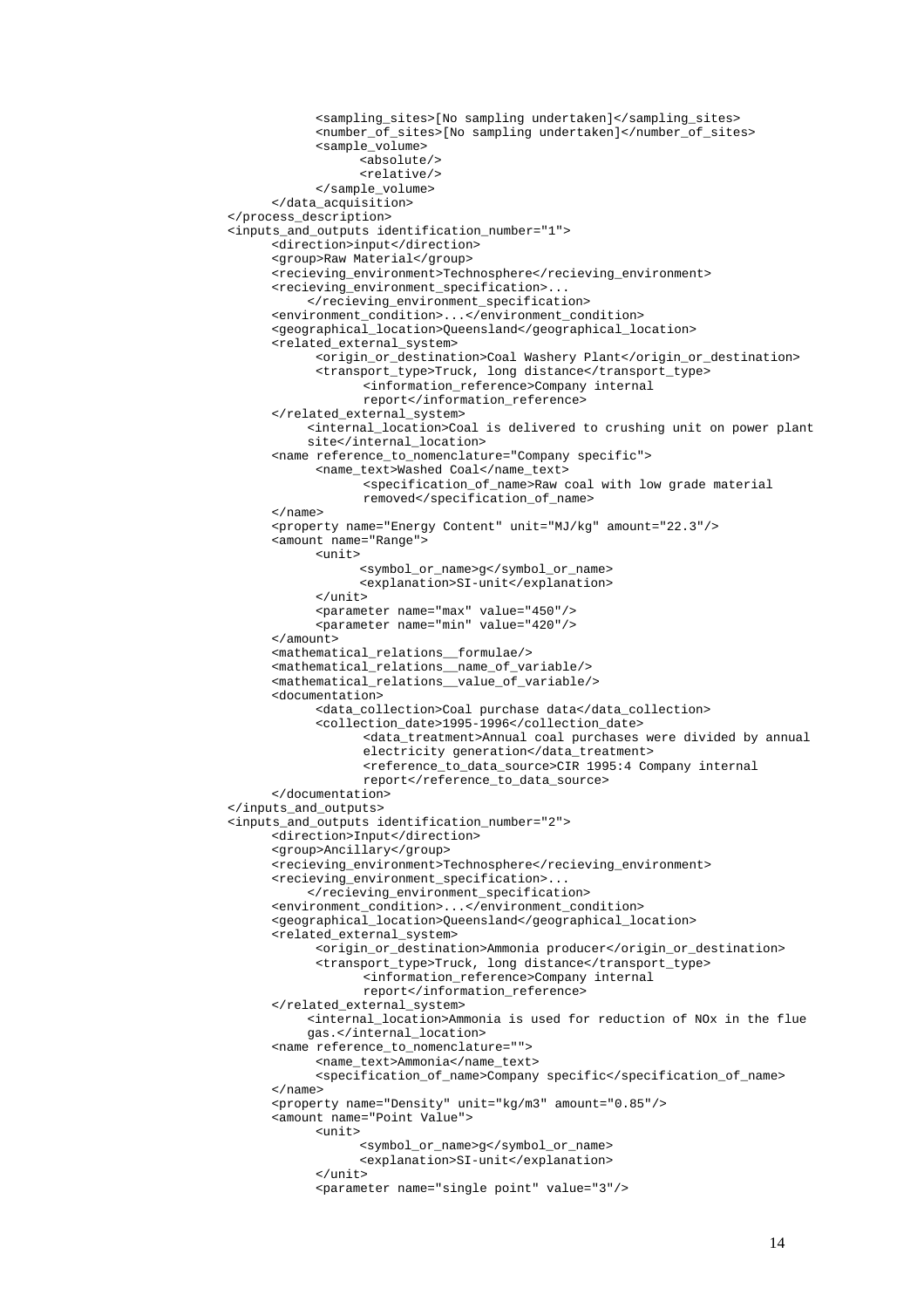</amount> <mathematical\_relations\_\_formulae/> <mathematical\_relations\_\_name\_of\_variable/> <mathematical\_relations\_\_value\_of\_variable/> <documentation> <data\_collection>Measured, discrete</data\_collection> <collection\_date>1995-1996</collection\_date> <data\_treatment>The value is derived from the use of ammonia in the CFBKVV plant (CPR 1995:4)</data\_treatment> <reference\_to\_data\_source> CPR 1995:4 Company internal report</reference\_to\_data\_source> </documentation> </inputs\_and\_outputs> </process> <modelling\_and\_validation> <intended\_application>The purpose was to obtain a reliable basis to be able to perform life-cycle assessment of different local power supply plant, taking account of additional steam utilisation, and ash treatment. The work with life-cycle assessment is also expected to contribute to reinforcement and structuring of the environmental work within the Company, and provide a deeper knowledge on the use of resources and emissions to the environment. This inventory is part of large set of inventories covering upstream and downstream processes. See Clean Coal Technologies LCA profile report 234, 2000. </intended\_application> <infomation\_sources>The information used in the assessment is largely based on Company internal reports. Regarding methodology for life cycle assessment, the ISO 14040 standards(1) and the SETAC guidelines(2) were used. 1. ISO 14040:1997, Environmental management - Life cycle assessment – Principles and framework. 2. SETAC, Guidelines for Life-Cycle Assessment A Code of Practice, </infomation\_sources> <modelling\_principles> <data\_selection\_principle>The following priorities have been followed: 1) Site data has been used only when continuous measurement data has been found. 2) Modelling from similarity has been used whenever site data has not been found.</data\_selection\_principle> <adaptation\_principles>No numerical adaptations is made: both numerical data and process information used for modelling of the included processes are referred to in the original report. Other adaptations are addressed as allocations. No numerical adaptations are made.</adaptation\_principles> <modelling\_constants name="Reinvestments and reconstruction, as percentage of the of the use of resources and emissions at the building phase." value="1 % per year"/> </modelling\_principles> <modelling\_choices> <criteria\_for\_exluding\_elementary\_flows>The parameters that are presented are chosen because they have a general interest and because the basis for these parameters is relatively good. The following aspects have been excluded: -The risk of major accidents and rare breakdowns and environmental consequences from these - Work environment Trace metal and hydrocarbons have been excluded due to a lack of data and will be investigated as part of National Pollutant Inventory over the next 2 years. </criteria\_for\_exluding\_elementary\_flows> <criteria\_for\_exluding\_intermediate\_product\_flows> Known use of chemicals is accounted for. In the cases where it was possible to obtain data, resource use and emissions for the production of these chemicals are included. Fuels and materials used in site landscaping and ponding are not included in the study. </criteria\_for\_exluding\_intermediate\_product\_flows> <criteria\_for\_externalising\_processes> The following processes have been externalised from this documented process: - Transmission and distribution losses -Coal extraction, washing and delivery -Ammonia production -Limestone production -Boiler service impacts -Stream supply and corresponding credit for energy from natural gas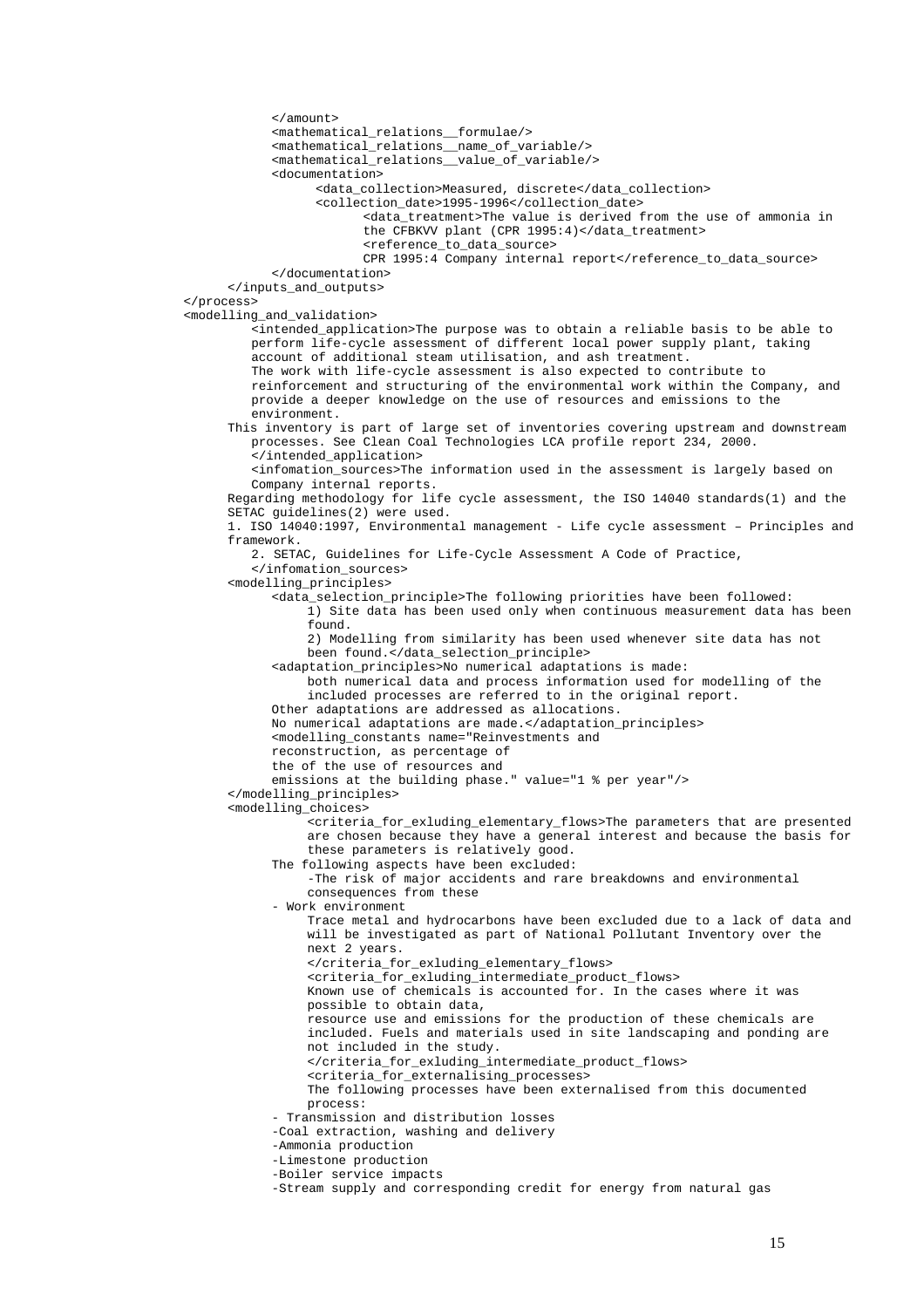```
-Ash treatment in concrete manufacture
                      </criteria_for_externalising_processes>
                 <allocations_performed>
                              <allocated_co_products>No allocations performed [for examples of 
                              how to use the allocation section of the data documentation 
                              format see CPM report 2001:8]</allocated_co_products>
                       <allocation_explanation></allocation_explanation>
                 </allocations_performed>
                 <process_expansion>
                       <process_included_in_expansion>Not applied in the study
                             </process_included_in_expansion>
                       <process_expansion_explanation/>
      </process_expansion>
            </modelling_choices>
               <data_quality_statement>Data concerning the power plant are based on data for 
               one specific power plant owned by Company.
               The parameters that are presented are chosen because they have a general 
               interest and because the bases for these parameters are relatively good. All 
               values are reported with 3 figures. The data are however seldom that accurate.
               </data_quality_statement>
            <validation>
                 <method>Inventory method reviewed</method>
                 <procedure>Critical review</procedure>
                 <result>No significant discrepancies
                       with ISO 14040 or
                       ISO 14041
                 </result>
                 <validator>Jim Stynes CIM</validator>
            </validation>
            <validation>
                 <method>Data Checks</method>
                 <procedure>Client review</procedure>
                 <result>Corrections made to ash
                       generation values</result>
                 <validator>Clean Coal Power Company
                       P/L</validator>
            </validation>
               <other_information>The fuel chain and combustion of coal based electricity 
               production in a CFB-boiler should be applicable on current coal-fired plants.
               Transmission and distribution losses are not included. When the result is used 
               to study different types of electricity use, these losses should be included. A 
               rough estimate is that the distribution losses for a large industry customer are 
               approximately 5 % of the bought electricity, i.e., to obtain data for the use of 
               electricity the data should be multiplied with 1.05.
              For an average household customer the transmission losses are approximately 10 % 
               of the bought electricity, i.e., the data should be multiplied with 1.10.
            Throughout the calculations, the CFB-boiler is assumed to be equipped with flue gas
               condensing equipment. If the results are applied to a existing combined heat and 
               power plant without flue gas condensing equipment, the use of resources and 
               emissions per produced kWh electricity will be higher. This because a plant 
              without flue gas condensing equipment has a lower total degree of efficiency.
               </other_information>
      </modelling_and_validation>
      <administrative_information identification_number="CIM-AUSDATA0000234">
               <registration_authority>CIM International P/L-
              Http://www.cimint.com</registration_authority>
            <version_number>1</version_number>
            <data_commissioner>Clean Coal Power Company P/L
            35 Station Road
           Maidstone 8452,
            Queensland, Australia</data_commissioner>
            <data_generator>Clean Coal Power Company P/L</data_generator>
            <data_documentor>Alex Jamison
           Energy LC Consultants P/L</data_documentor>
            <date_completed>22 February 2000</date_completed>
            <publication>Not published</publication>
            <copyright>Public</copyright>
            <access_restrictions>None</access_restrictions>
      </administrative_information>
</data_documentation_of_process>
```

```
\langleiso ts 14048>
```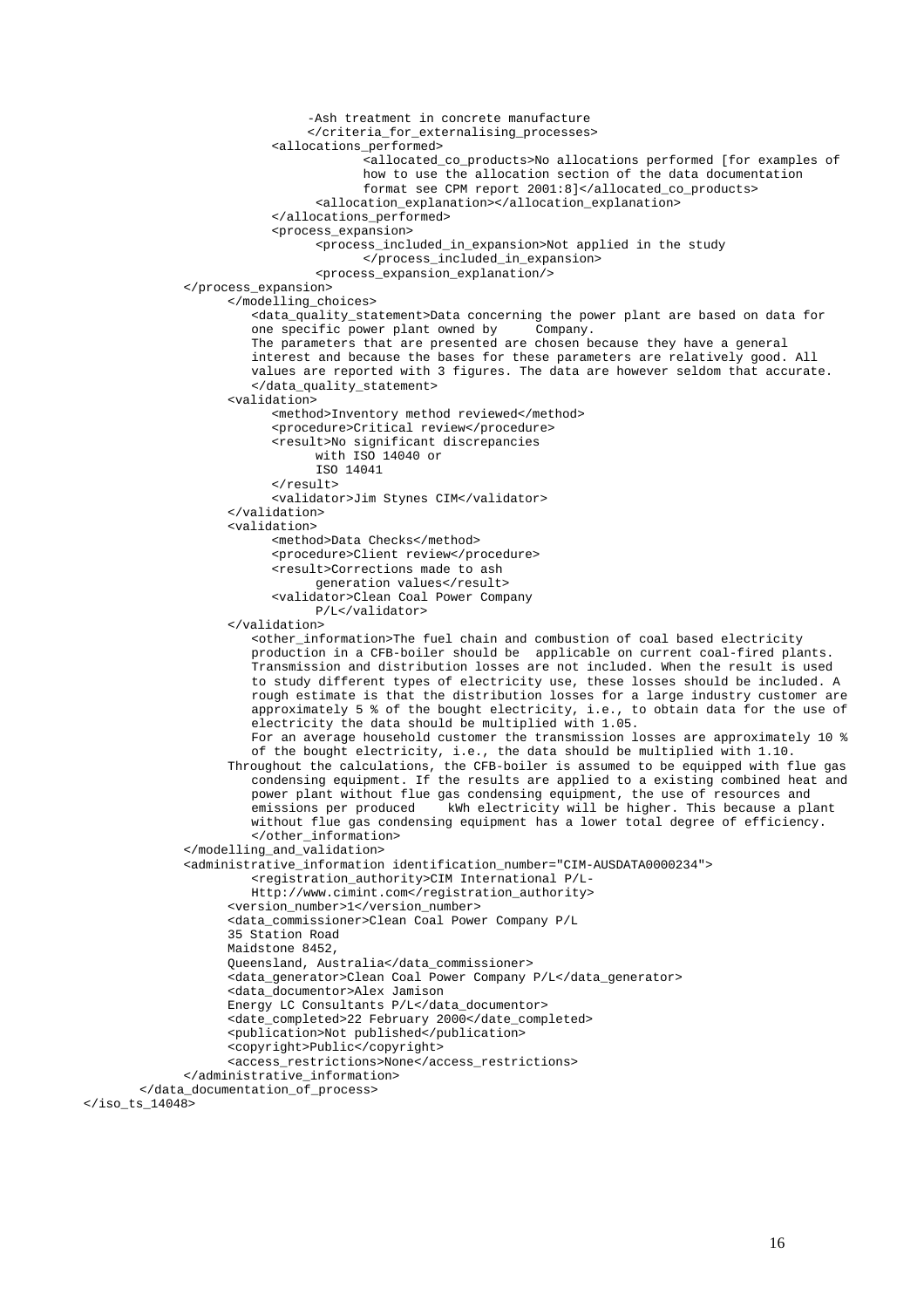

 $\frac{1}{1}$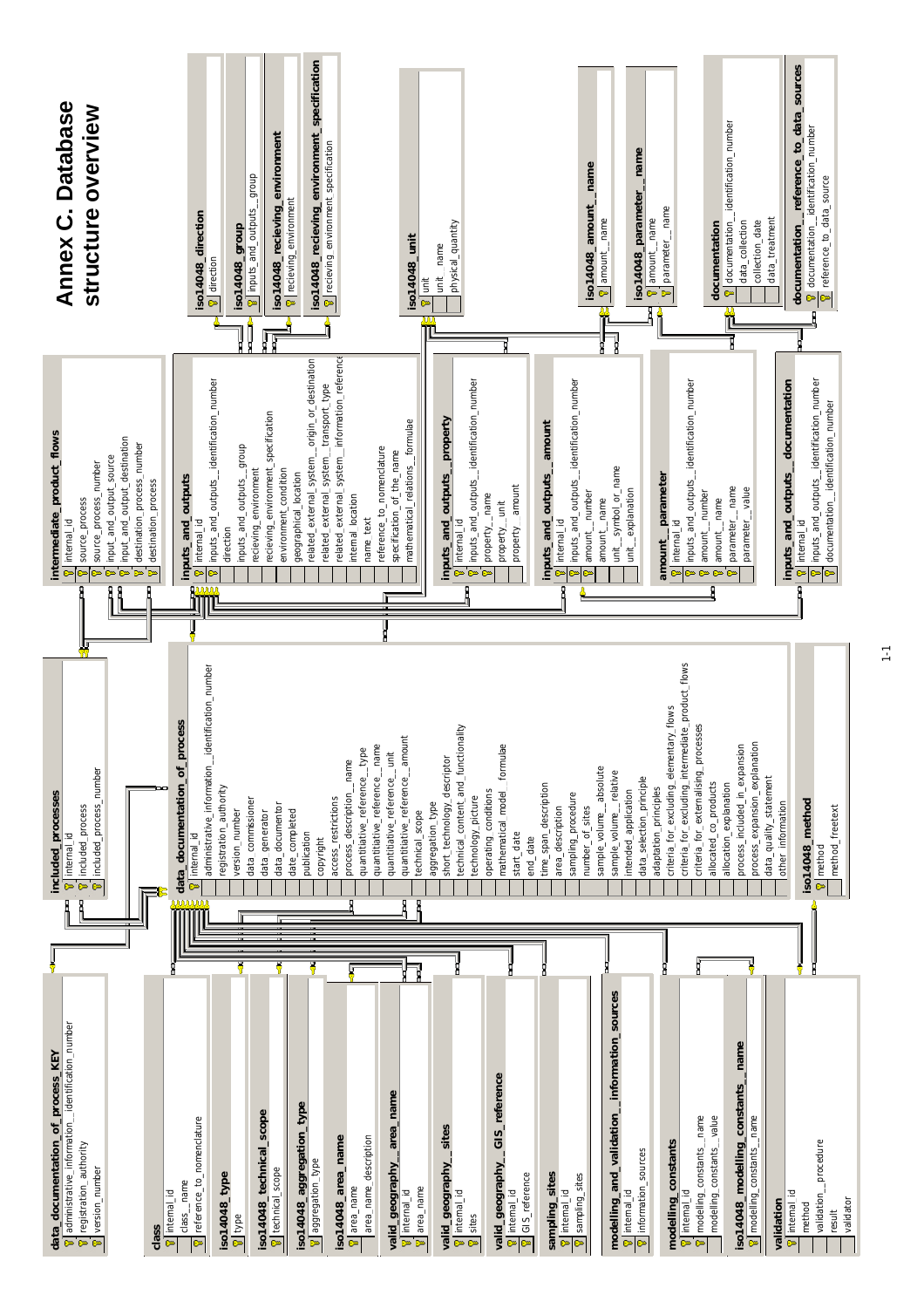## **Annex D. Database definition**

The following SQL (Structured Query Language) statements define the database structure in this implementation.

```
CREATE TABLE amount__parameter (
internal_id varchar (150) NOT NULL ,
inputs_and_outputs__identification_number int NOT NULL ,
amount__number int NOT NULL ,
amount__name varchar (150) NOT NULL ,
parameter__name varchar (150) NOT NULL ,
parameter__value real NULL 
) 
CREATE TABLE class (
internal_id varchar (150) NOT NULL ,
class_name_varchar (150) NULL ,
reference_to_nomenclature varchar (350) NOT NULL 
) 
CREATE TABLE data_documentation_of_process (
internal_id varchar (150) NOT NULL ,
administrative information identification number varchar (150) NOT NULL ,
registration authority varchar (150) NOT NULL ,
version_number int NOT NULL ,
data_commissioner varchar (350) NULL ,
data_generator varchar (350) NULL ,
data documentor varchar (350) NULL ,
date_completed datetime NULL
publication varchar (350) NULL ,
copyright varchar (350) NULL
access_restrictions varchar (350) NULL ,
process_description__name varchar (150) NULL ,
quantitiative_reference__type varchar (350) NULL ,
quantitiative_reference__name varchar (350) NULL ,
quantitiative_reference__unit varchar (150) NULL ,
quantitiative_reference__amount real NULL ,
technical_scope varchar (350) NULL ,
aggregation_type varchar (150) NULL ,
short_technology_descriptor varchar (350) NULL ,
technical_content_and_functionality text NULL ,
technology_picture varchar (350) NULL ,
operating_conditions text NULL ,
mathematical_model__formulae text NULL ,
start date datetime NULL ,
end date datetime NULL ,
time_span_description text NULL ,
area_description text NULL ,
sampling_procedure text NULL
number_of_sites real NULL ,
sample_volume__absolute varchar (350) NULL ,
sample_volume__relative real NULL ,
intended_application text NULL ,
data_selection_principle text NULL ,
adaptation_principles text NULL ,
criteria_for_excluding_elementary_flows text NULL ,
criteria_for_excluding_intermediate_product_flows text NULL ,
criteria for externalising processes text NULL ,
allocated co products varchar (350) NULL ,
allocation_explanation text NULL ,
process_included_in_expansion varchar (350) NULL ,
process_expansion_explanation text NULL ,
data quality statement text NULL ,
other_information text NULL 
)
```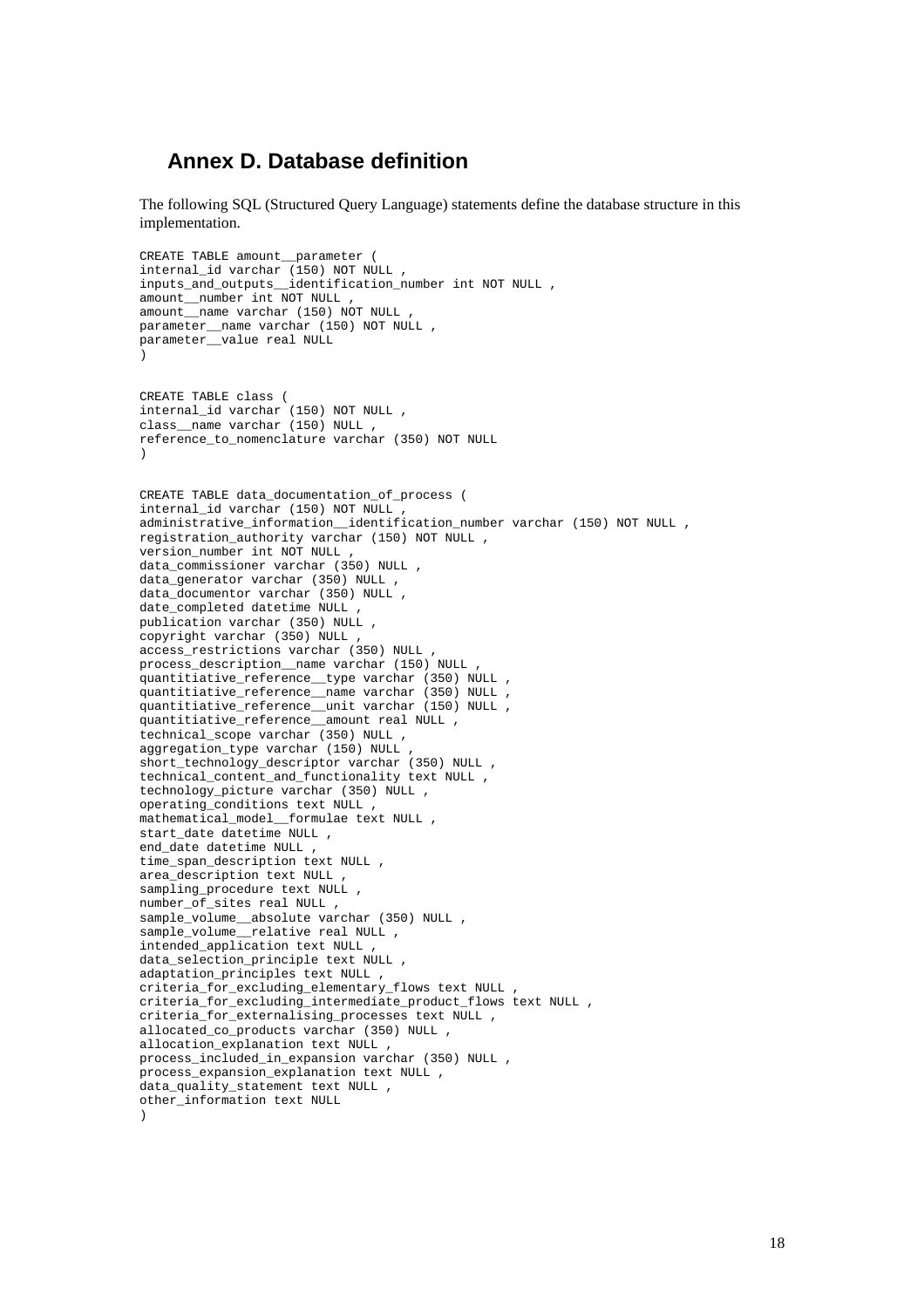```
CREATE TABLE data documentation of process KEY (
administrative_information_identification_number varchar (150) NOT NULL ,
registration_authority varchar (150) NOT NULL ,
version_number int NOT NULL 
\lambdaCREATE TABLE documentation (
documentation__identification_number varchar (150) NOT NULL ,
data_collection varchar (150) NULL ,
collection_date datetime NULL ,
data_treatment text NULL 
) 
CREATE TABLE documentation__reference_to_data_sources (
documentation__identification_number varchar (150) NOT NULL ,
reference_to_data_source varchar (350) NOT NULL 
) 
CREATE TABLE included_processes (
internal_id varchar (150) NOT NULL ,
included_process varchar (150) NOT NULL ,
included_process_number int NOT NULL 
) 
CREATE TABLE inputs_and_outputs (
internal_id varchar (150) NOT NULL ,
inputs and outputs identification number int NOT NULL ,
direction varchar (150) NULL ,
inputs_and_outputs__group varchar (150) NULL ,
recieving_environment varchar (150) NULL ,
recieving_environment_specification varchar (150) NULL ,
environment condition text NULL
geographical_location varchar (350) NULL ,
related_external_system__origin_or_destination varchar (350) NULL ,
related_external_system__transport_type varchar (350) NULL ,
related_external_system__information_reference varchar (350) NULL ,
internal_location text NULL ,
name_text varchar (150) NULL ,
reference_to_nomenclature varchar (350) NULL ,
specification_of_the_name varchar (350) NULL ,
mathematical_relations__formulae text NULL 
\lambdaCREATE TABLE inputs and outputs amount (
internal_id varchar (150) NOT NULL ,
inputs_and_outputs__identification_number int NOT NULL ,
amount__number int NOT NULL ,
amount__name varchar (150) NOT NULL ,
unit_symbol_or_name varchar (150) NOT NULL .
unit__explanation varchar (350) NULL 
) 
CREATE TABLE inputs_and_outputs__documentation (
internal_id varchar (150) NOT NULL ,
inputs_and_outputs__identification_number int NOT NULL ,
documentation__identification_number varchar (150) NOT NULL 
) 
CREATE TABLE inputs and outputs property (
internal_id varchar (150) NOT NULL ,
inputs_and_outputs__identification_number int NOT NULL ,
property__name char (150) NOT NULL ,
property__unit varchar (150) NULL ,
property_amount real NULL
)
```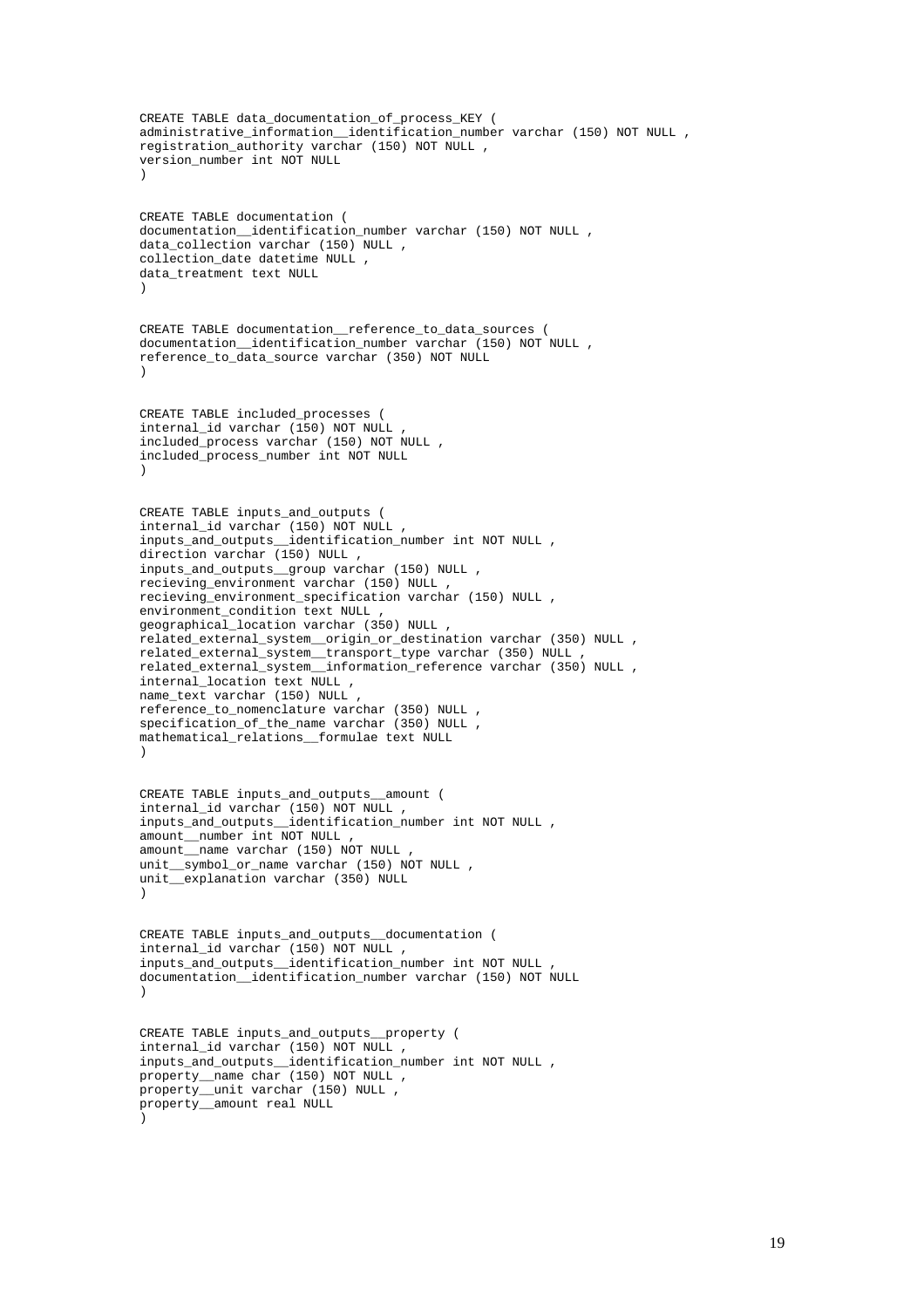CREATE TABLE intermediate\_product\_flows (  $internal$  id varchar (150) NOT NULL source\_process varchar (150) NOT NULL source\_process\_number int NOT NULL , input\_and\_output\_source int NOT NULL , input\_and\_output\_destination int NOT NULL , destination\_process\_number int NOT NULL , destination\_process varchar (150) NOT NULL )

CREATE TABLE iso14048\_aggregation\_type ( aggregation\_type varchar (150) NOT NULL )

CREATE TABLE iso14048\_amount\_\_name ( amount\_\_name varchar (150) NOT NULL )

CREATE TABLE iso14048\_area\_name ( area name char (2) NOT NULL , area\_name\_description varchar (150) NULL  $\lambda$ 

CREATE TABLE iso14048\_direction ( direction varchar (150) NOT NULL )

CREATE TABLE iso14048\_group ( inputs\_and\_outputs\_\_group varchar (150) NOT NULL )

CREATE TABLE iso14048\_method ( method varchar (350) NOT NULL , method\_freetext text NULL )

CREATE TABLE iso14048\_modelling\_constants\_\_name ( modelling\_constants\_\_name varchar (350) NOT NULL  $\lambda$ 

```
CREATE TABLE iso14048 parameter name (
amount name varchar (150) NOT NULL ,
parameter__name varchar (150) NOT NULL 
)
```

```
CREATE TABLE iso14048_recieving_environment (
recieving_environment varchar (150) NOT NULL 
)
```
CREATE TABLE iso14048\_recieving\_environment\_specification ( recieving\_environment\_specification varchar (150) NOT NULL )

```
CREATE TABLE iso14048_technical_scope (
technical_scope varchar (350) NOT NULL 
)
```
CREATE TABLE iso14048\_type ( type varchar (350) NOT NULL  $\lambda$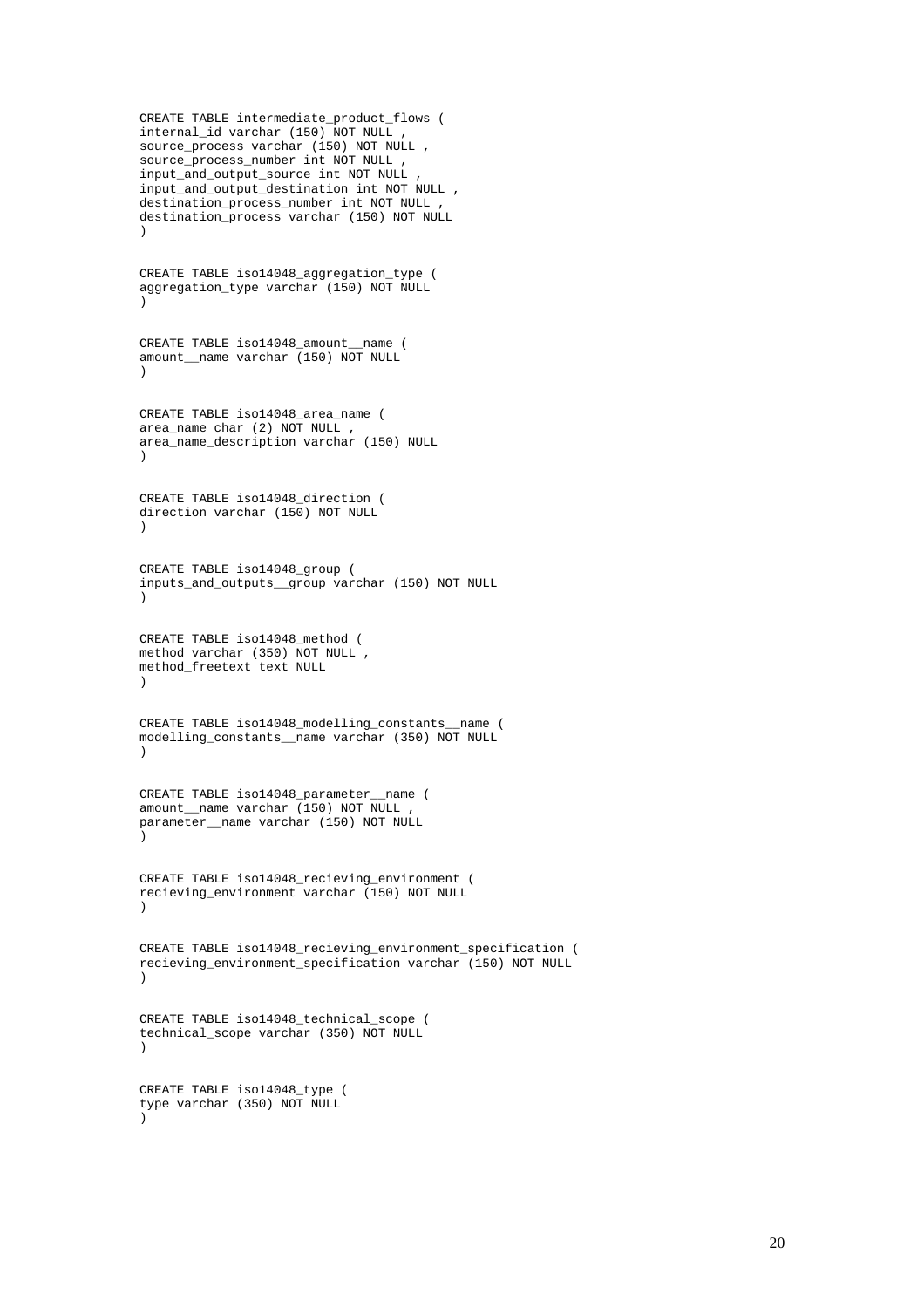```
CREATE TABLE iso14048_unit (
unit varchar (150) NOT NULL ,
unit__name varchar (150) NOT NULL
physical_quantity varchar (150) NULL 
) 
CREATE TABLE modelling_and_validation__information_sources (
internal_id varchar (150) NOT NULL ,
information_sources varchar (350) NOT NULL 
) 
CREATE TABLE modelling_constants (
internal_id varchar (150) NOT NULL ,
modelling_constants__name varchar (350) NOT NULL ,
modelling_constants__value real NULL 
) 
CREATE TABLE sampling_sites (
internal_id varchar (150) NOT NULL ,
sampling_sites varchar (350) NOT NULL 
\lambdaCREATE TABLE valid_geography__GIS_reference (
internal_id varchar (150) NOT NULL ,
GIS_reference varchar (150) NOT NULL 
) 
CREATE TABLE valid_geography__area_name (
internal_id varchar (150) NOT NULL ,
area_name char (2) NOT NULL 
\lambdaCREATE TABLE valid_geography__sites (
internal_id varchar (150) NOT NULL ,
sites varchar (350) NOT NULL 
) 
CREATE TABLE validation (
internal_id varchar (150) NOT NULL ,
method varchar (350) NULL ,
validation__procedure text NULL ,
result text NULL ,
validator varchar (350) NULL 
\lambdaALTER TABLE amount__parameter ADD 
CONSTRAINT PK_amount__parameter PRIMARY KEY 
(
internal_id,
inputs_and_outputs__identification_number,
amount__number,
amount__name,
parameter__name
\lambdaALTER TABLE class ADD 
CONSTRAINT PK_class PRIMARY KEY 
(
internal_id,
reference_to_nomenclature
) 
ALTER TABLE data_documentation_of_process ADD 
CONSTRAINT PK_data_documentation_of_process PRIMARY KEY 
(
internal_id
```
)

```
21
```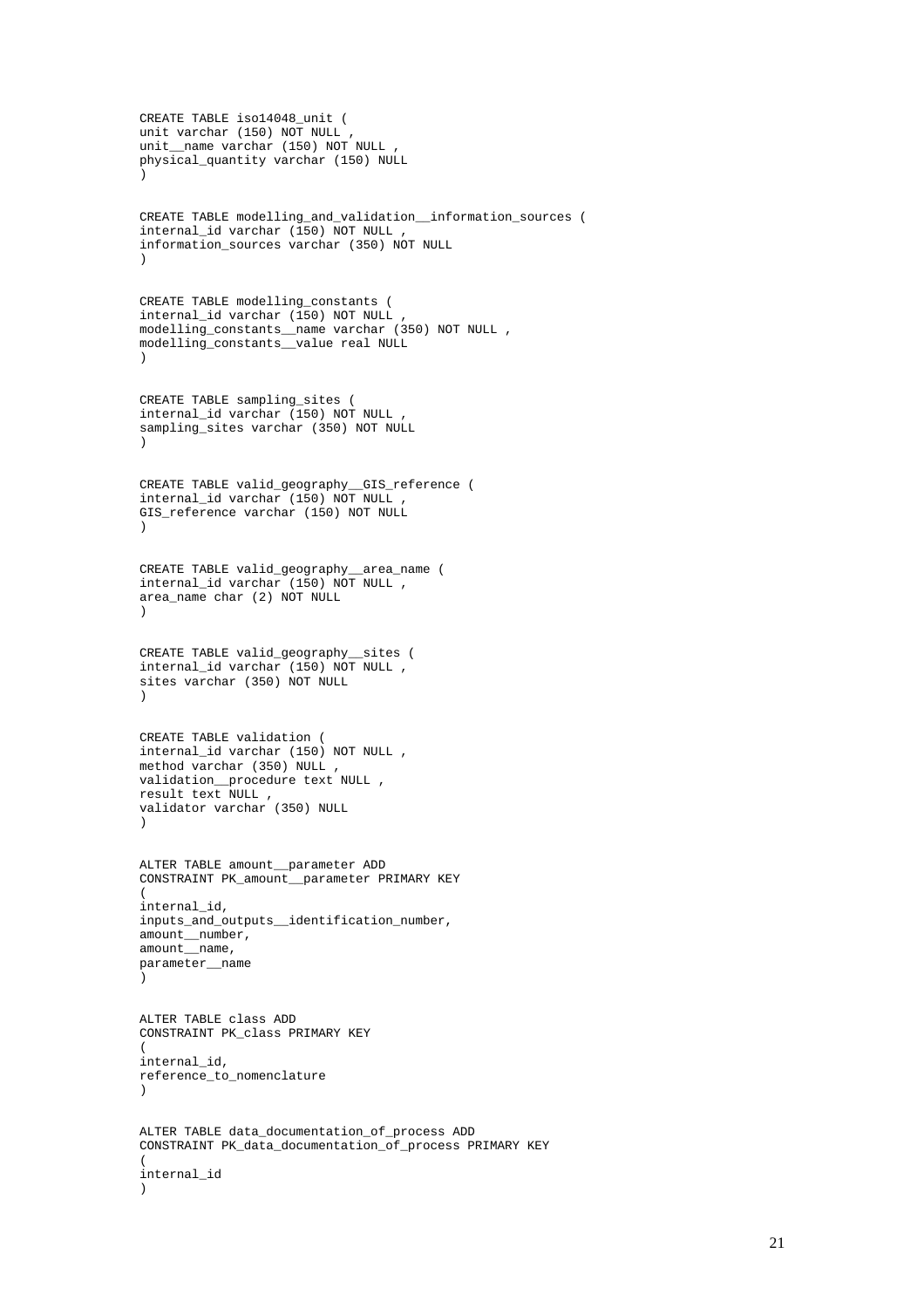```
ALTER TABLE data documentation of process KEY ADD
CONSTRAINT PK_data_documentation_of_process_KEY PRIMARY KEY 
(
administrative_information__identification_number,
registration_authority,
version_number
) 
ALTER TABLE documentation ADD 
CONSTRAINT PK_documentati KEY 
(
documentation__identification_number
) 
ALTER TABLE documentation__reference_to_data_sources ADD 
CONSTRAINT PK_documentation__references_to_data_sources PRIMARY KEY 
(
documentation__identification_number,
reference_to_data_source
) 
ALTER TABLE included_processes ADD 
CONSTRAINT PK_included_processes PRIMARY KEY 
(
internal_id,
included_process,
included_process_number
) 
ALTER TABLE inputs_and_outputs ADD 
CONSTRAINT PK_inputs_and_outputs PRIMARY KEY 
(
internal_id,
inputs_and_outputs__identification_number
) 
ALTER TABLE inputs_and_outputs__amount ADD 
CONSTRAINT PK_inputs_and_outputs__amount PRIMARY KEY 
(
internal_id,
inputs_and_outputs__identification_number,
amount__number
) 
ALTER TABLE inputs_and_outputs__documentation ADD 
CONSTRAINT PK_inputs_and_outputs__documentati KEY 
(
internal_id,
inputs_and_outputs__identification_number,
documentation__identification_number
) 
ALTER TABLE inputs_and_outputs__property ADD 
CONSTRAINT PK_inputs_and_outputs__property PRIMARY KEY 
(
internal_id,
inputs_and_outputs__identification_number,
property__name
)
```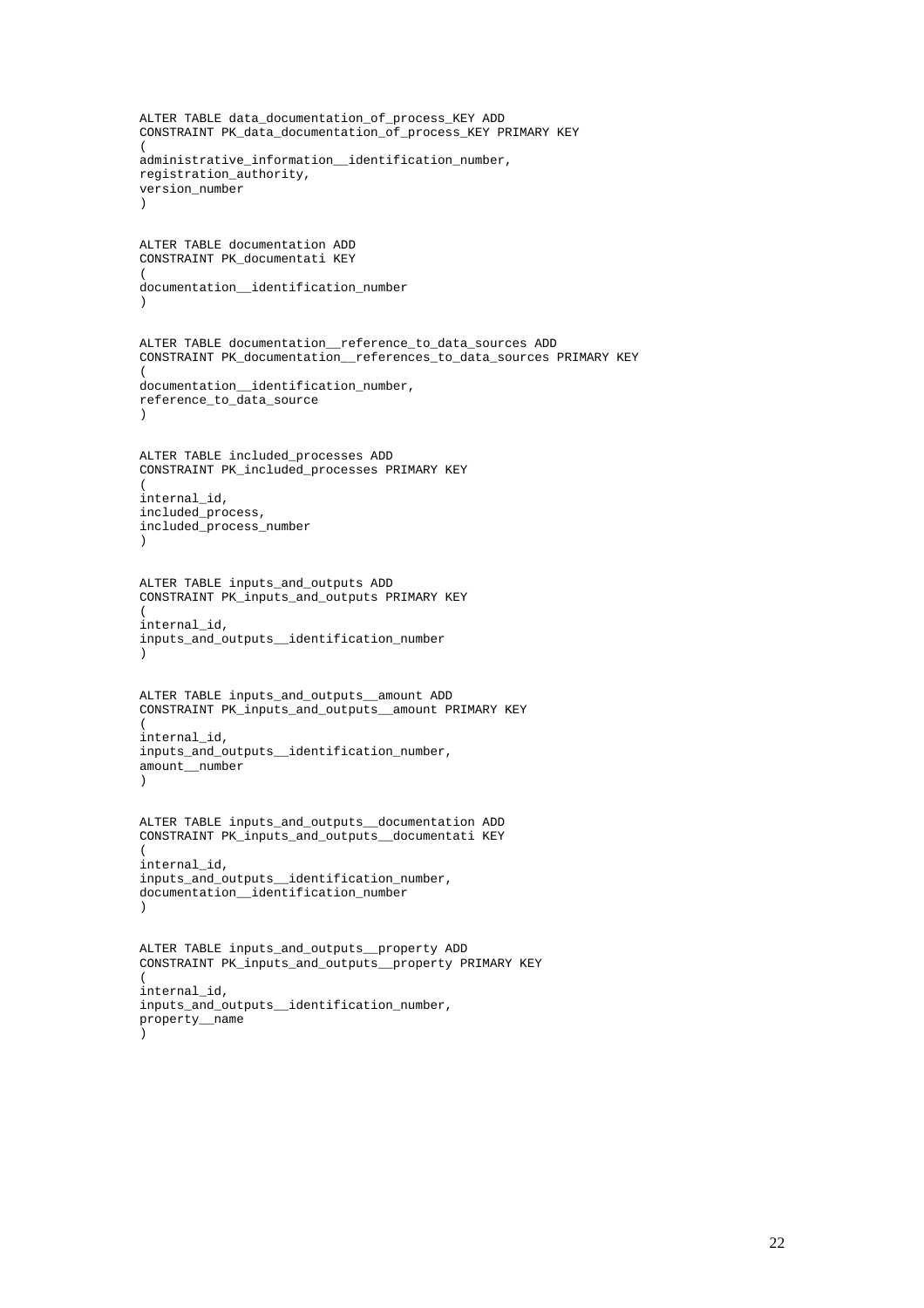```
ALTER TABLE intermediate product flows ADD
CONSTRAINT PK_intemediate_product_flows PRIMARY KEY 
(
internal_id,
source_process,
source_process_number,
input_and_output_source,
input_and_output_destination,
destination_process_number,
destination_process
) 
ALTER TABLE iso14048_aggregation_type ADD 
CONSTRAINT PK_iso14048_aggregation_type PRIMARY KEY 
(
aggregation_type
) 
ALTER TABLE iso14048_amount__name ADD 
CONSTRAINT PK_iso14048_amount__name PRIMARY KEY 
(
amount__name
) 
ALTER TABLE iso14048_area_name ADD 
CONSTRAINT PK_iso14048_area_name PRIMARY KEY 
(
area_name
) 
ALTER TABLE iso14048_direction ADD 
CONSTRAINT PK_iso14048_direction PRIMARY KEY 
(
direction
) 
ALTER TABLE iso14048_group ADD 
CONSTRAINT PK_iso14048_group PRIMARY KEY 
(
inputs_and_outputs__group
) 
ALTER TABLE iso14048_method ADD 
CONSTRAINT PK_iso14048_method PRIMARY KEY 
(
method
) 
ALTER TABLE iso14048_modelling_constants__name ADD 
CONSTRAINT PK_iso14048_modelling_constants__name PRIMARY KEY 
(
modelling_constants__name
) 
ALTER TABLE iso14048_parameter__name ADD 
CONSTRAINT PK_iso14048_parameter__name PRIMARY KEY 
\left(amount__name,
parameter__name
) 
ALTER TABLE iso14048_recieving_environment ADD 
CONSTRAINT PK_iso14048_recieving_environment PRIMARY KEY 
(
recieving_environment
)
```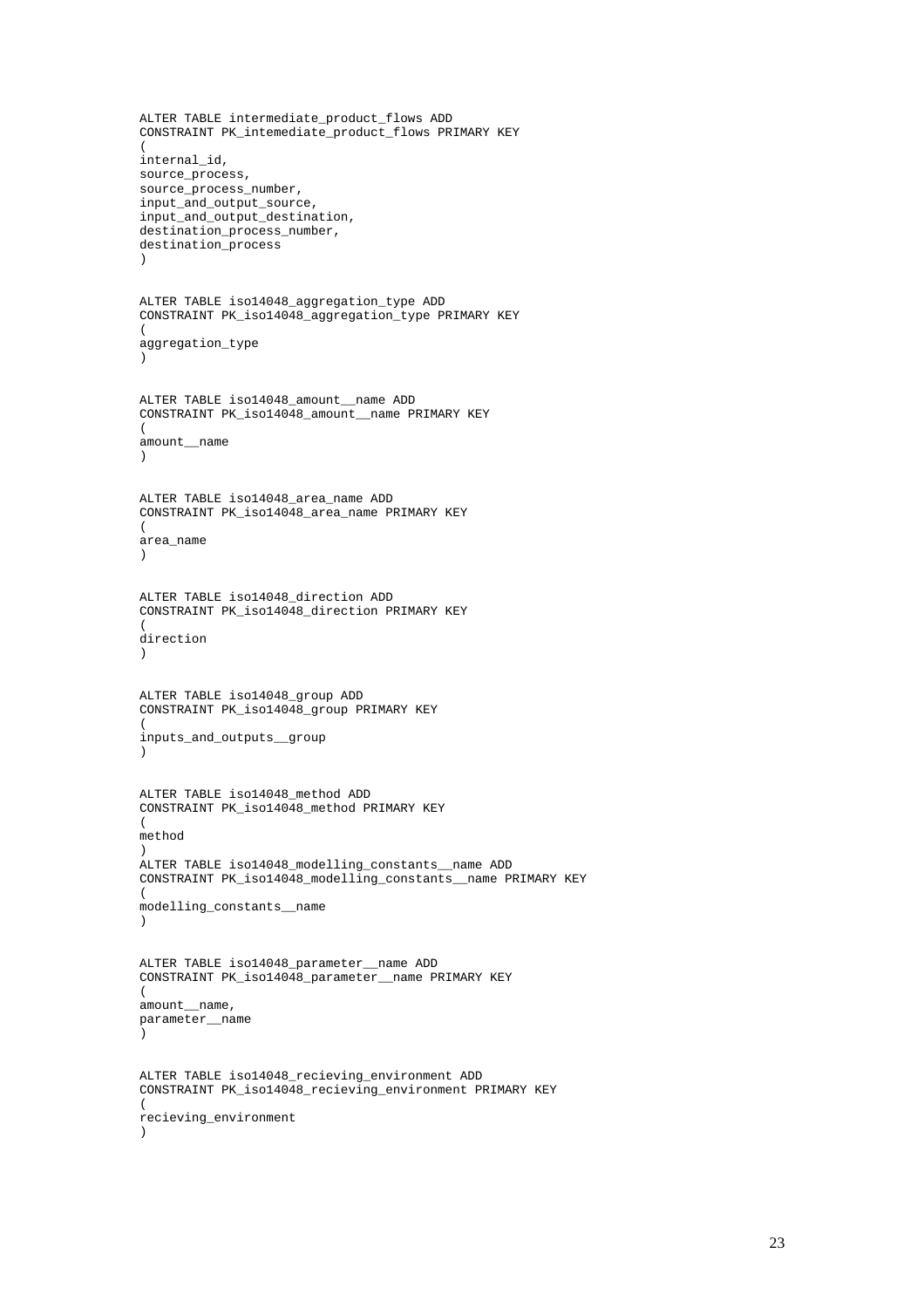```
ALTER TABLE iso14048 recieving environment specification ADD
CONSTRAINT PK_iso14048_recieving_environment_specification PRIMARY KEY 
\overline{1}recieving_environment_specification
\lambdaALTER TABLE iso14048_technical_scope ADD 
CONSTRAINT PK_iso14048_technical_scope PRIMARY KEY 
(
technical_scope
) 
ALTER TABLE iso14048_type ADD 
CONSTRAINT PK_iso14048_type PRIMARY KEY 
(
type
) 
ALTER TABLE iso14048_unit ADD 
CONSTRAINT PK_iso14048_unit PRIMARY KEY 
\sqrt{2}unit
) 
ALTER TABLE modelling_and_validation__information_sources ADD 
CONSTRAINT PK_modelling_and_validation__information_sources PRIMARY KEY 
(
internal_id,
information_sources
) 
ALTER TABLE modelling_constants ADD 
CONSTRAINT PK_modelling_constants PRIMARY KEY 
(
internal_id,
modelling_constants__name
) 
ALTER TABLE sampling_sites ADD 
CONSTRAINT PK_sampling_sites PRIMARY KEY 
(
internal_id,
sampling_sites
) 
ALTER TABLE valid_geography__GIS_reference ADD 
CONSTRAINT PK_valid_geography__GIS_reference PRIMARY KEY 
(
internal_id,
GIS_reference
) 
ALTER TABLE valid_geography__area_name ADD 
CONSTRAINT PK_valid_geography__area_name PRIMARY KEY 
(
internal_id,
area_name
) 
ALTER TABLE valid_geography__sites ADD 
CONSTRAINT PK_valid_geography__sites PRIMARY KEY 
(
internal_id,
sites
)
```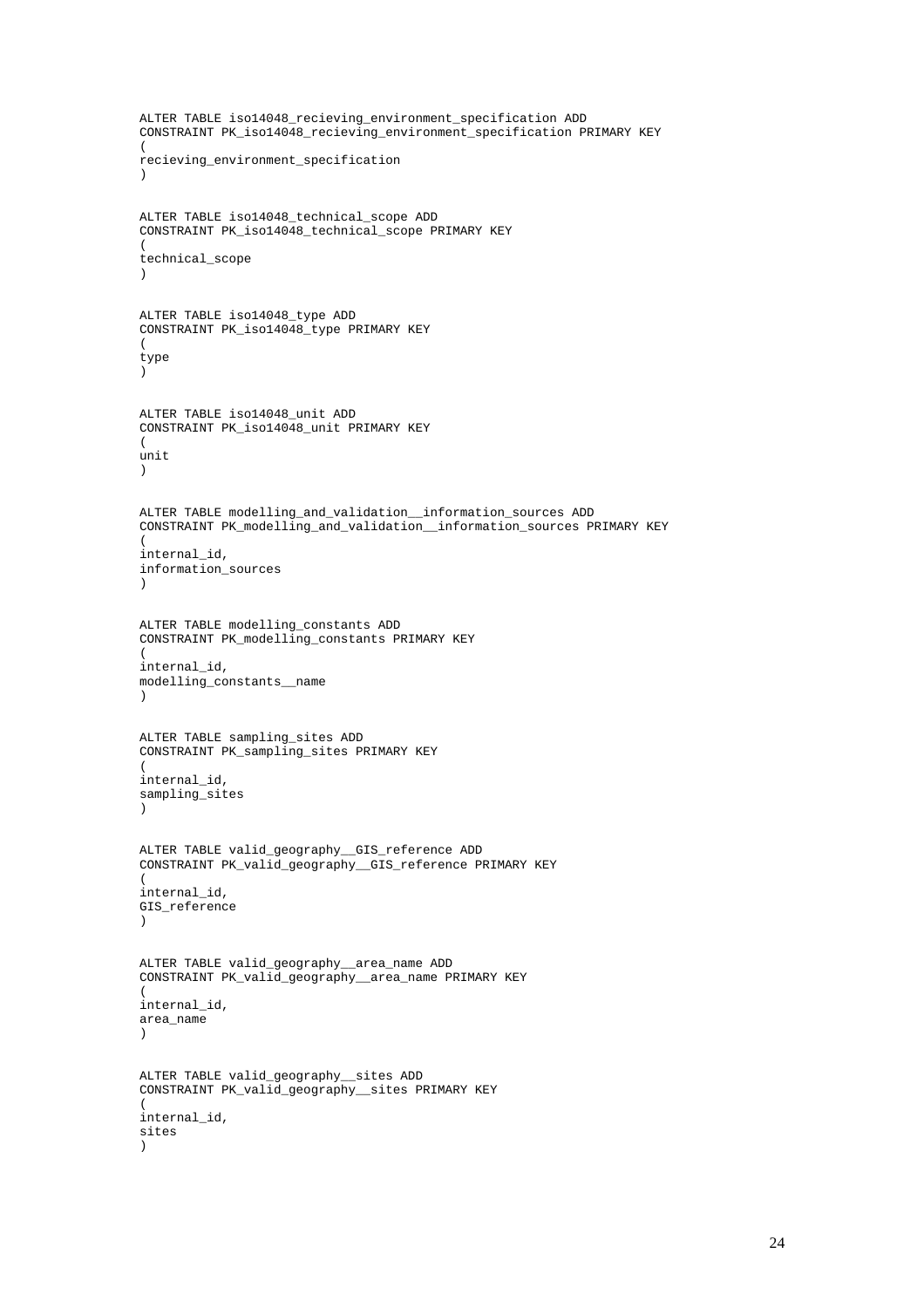```
ALTER TABLE validation ADD 
CONSTRAINT PK_validation PRIMARY KEY 
(
internal_id
\lambdaALTER TABLE amount__parameter ADD 
CONSTRAINT FK_amount__parameter_inputs_and_outputs__amount FOREIGN KEY 
(
internal_id,
inputs_and_outputs__identification_number,
amount__number
) REFERENCES inputs and outputs amount (
internal_id,
inputs_and_outputs__identification_number,
amount__number
),
CONSTRAINT FK_amount__parameter_iso14048_parameter__name FOREIGN KEY 
(
amount__name,
parameter__name
) REFERENCES iso14048_parameter__name (
amount__name,
parameter__name
)
ALTER TABLE class ADD 
CONSTRAINT FK_class_data_documentation_of_process FOREIGN KEY 
(
internal_id
) REFERENCES data_documentation_of_process (
internal_id
)
ALTER TABLE data_documentation_of_process ADD 
CONSTRAINT FK_data_documentation_of_process_data_documentation_of_process_key FOREIGN 
KEY 
(
administrative_information__identification_number,
registration_authority,
version_number
) REFERENCES data_documentation_of_process_KEY (
administrative_information__identification_number,
registration_authority,
version_number
\lambda.
CONSTRAINT FK_data_documentation_of_process_iso14048_aggregation_type FOREIGN KEY 
(
aggregation_type
) REFERENCES iso14048_aggregation_type (
aggregation_type
),
CONSTRAINT FK_data_documentation_of_process_iso14048_technical_scope FOREIGN KEY 
(
technical_scope
) REFERENCES iso14048_technical_scope (
technical_scope
),
CONSTRAINT FK_data_documentation_of_process_iso14048_type FOREIGN KEY 
(
quantitiative_reference__type
) REFERENCES iso14048_type (
type
\lambda.
CONSTRAINT FK_data_documentation_of_process_iso14048_unit FOREIGN KEY 
(
quantitiative_reference__unit
\overline{)} REFERENCES iso14048 unit (
unit
```
)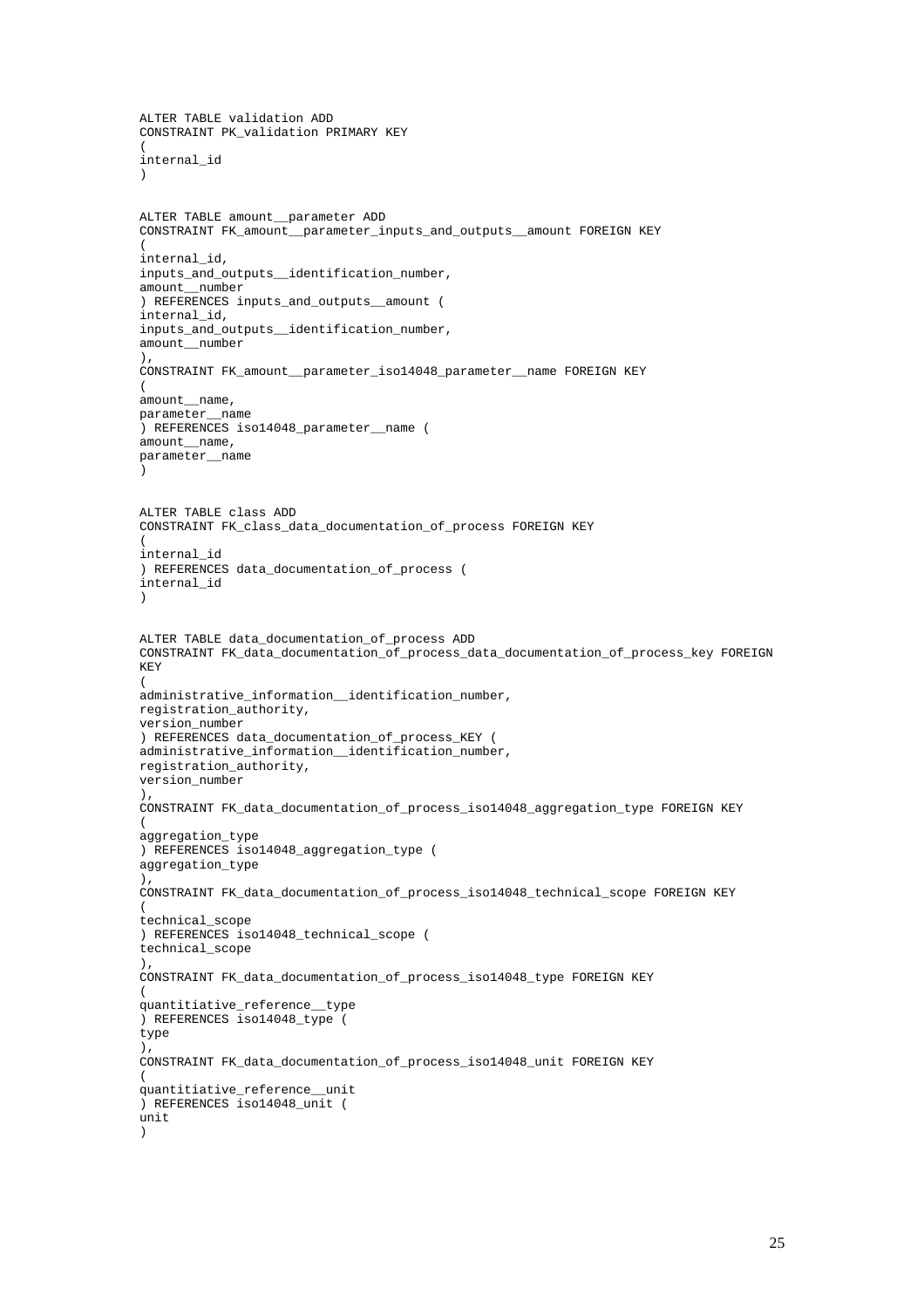```
ALTER TABLE documentation reference to data sources ADD
CONSTRAINT FK_documentation__reference_to_data_sources_documentation FOREIGN KEY 
(
documentation__identification_number
) REFERENCES documentation (
documentation__identification_number
)
ALTER TABLE included_processes ADD 
CONSTRAINT FK_included_processes_data_documentation_of_process FOREIGN KEY 
(
internal_id
) REFERENCES data_documentation_of_process (
internal_id
\lambdaCONSTRAINT FK_included_processes_data_documentation_of_process1 FOREIGN KEY 
(
included_process
) REFERENCES data_documentation_of_process (
internal_id
)
ALTER TABLE inputs_and_outputs ADD 
CONSTRAINT FK_inputs_and_outputs_data_documentation_of_process FOREIGN KEY 
(
internal_id
) REFERENCES data_documentation_of_process (
internal_id
),
CONSTRAINT FK_inputs_and_outputs_iso14048_direction FOREIGN KEY 
(
direction
) REFERENCES iso14048_direction (
direction
\lambdaCONSTRAINT FK_inputs_and_outputs_iso14048_group FOREIGN KEY 
(
inputs_and_outputs__group
) REFERENCES iso14048_group (
inputs_and_outputs__group
\lambda.
CONSTRAINT FK_inputs_and_outputs_iso14048_recieving_environment FOREIGN KEY 
(
recieving_environment
) REFERENCES iso14048_recieving_environment (
recieving_environment
\lambda.
CONSTRAINT FK_inputs_and_outputs_iso14048_recieving_environment_specification FOREIGN 
KEY 
(
recieving_environment_specification
) REFERENCES iso14048_recieving_environment_specification (
recieving_environment_specification
)
ALTER TABLE inputs_and_outputs__amount ADD 
CONSTRAINT FK_inputs_and_outputs__amount_inputs_and_outputs FOREIGN KEY 
(
internal_id,
inputs_and_outputs__identification_number
) REFERENCES inputs_and_outputs (
internal_id,
inputs_and_outputs__identification_number
),
CONSTRAINT FK_inputs_and_outputs__amount_iso14048_amount__name FOREIGN KEY 
(
amount__name
) REFERENCES iso14048_amount__name (
amount__name
\lambdaCONSTRAINT FK_inputs_and_outputs__amount_iso14048_unit FOREIGN KEY 
(
unit__symbol_or_name
) REFERENCES iso14048_unit (unit)
```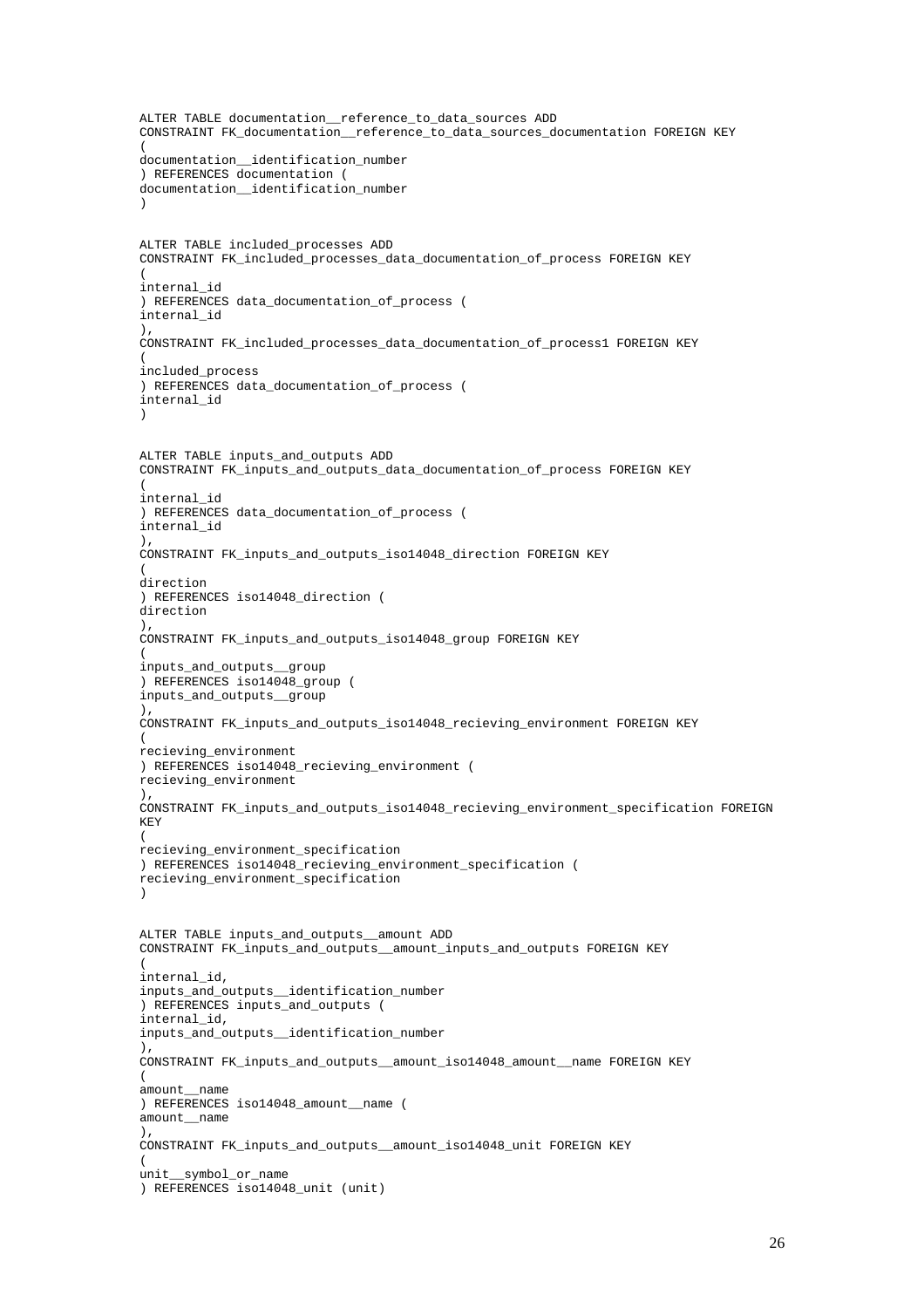```
ALTER TABLE inputs and outputs documentation ADD
CONSTRAINT FK_inputs_and_outputs__documentation_documentation FOREIGN KEY 
(
documentation__identification_number
) REFERENCES documentation (
documentation__identification_number
),
CONSTRAINT FK_inputs_and_outputs__documentation_inputs_and_outputs FOREIGN KEY 
(
internal_id,
inputs_and_outputs__identification_number
) REFERENCES inputs_and_outputs (
internal_id,
inputs_and_outputs__identification_number
)
ALTER TABLE inputs_and_outputs__property ADD 
CONSTRAINT FK_inputs_and_outputs__property_inputs_and_outputs FOREIGN KEY 
(
internal_id,
inputs_and_outputs__identification_number
) REFERENCES inputs_and_outputs (
internal_id,
inputs_and_outputs__identification_number
),
CONSTRAINT FK_inputs_and_outputs__property_iso14048_unit FOREIGN KEY 
(
property__unit
) REFERENCES iso14048 unit (
unit
)
ALTER TABLE intermediate_product_flows ADD 
CONSTRAINT FK_intemediate_product_flows_inputs_and_outputs FOREIGN KEY 
(
destination process,
input_and_output_destination
) REFERENCES inputs_and_outputs (
internal_id,
inputs_and_outputs__identification_number
),
CONSTRAINT FK_intermediate_product_flow_included_processes1 FOREIGN KEY 
(
internal_id,
destination_process,
destination_process_number
) REFERENCES included_processes (
internal_id,
included_process,
included_process_number
),
CONSTRAINT FK_intermediate_product_flows_included_processes FOREIGN KEY 
(
internal_id,
source_process,
source_process_number
) REFERENCES included_processes (
internal_id,
included_process,
included_process_number
),
CONSTRAINT FK_intermediate_product_flows_inputs_and_outputs1 FOREIGN KEY 
(
source_process,
input_and_output_source
) REFERENCES inputs_and_outputs (
internal_id,
inputs_and_outputs__identification_number
)
ALTER TABLE iso14048_parameter__name ADD 
CONSTRAINT FK_iso14048_parameter__name_iso14048_amount__name FOREIGN KEY 
(
amount__name
) REFERENCES iso14048_amount__name (amount__name)
```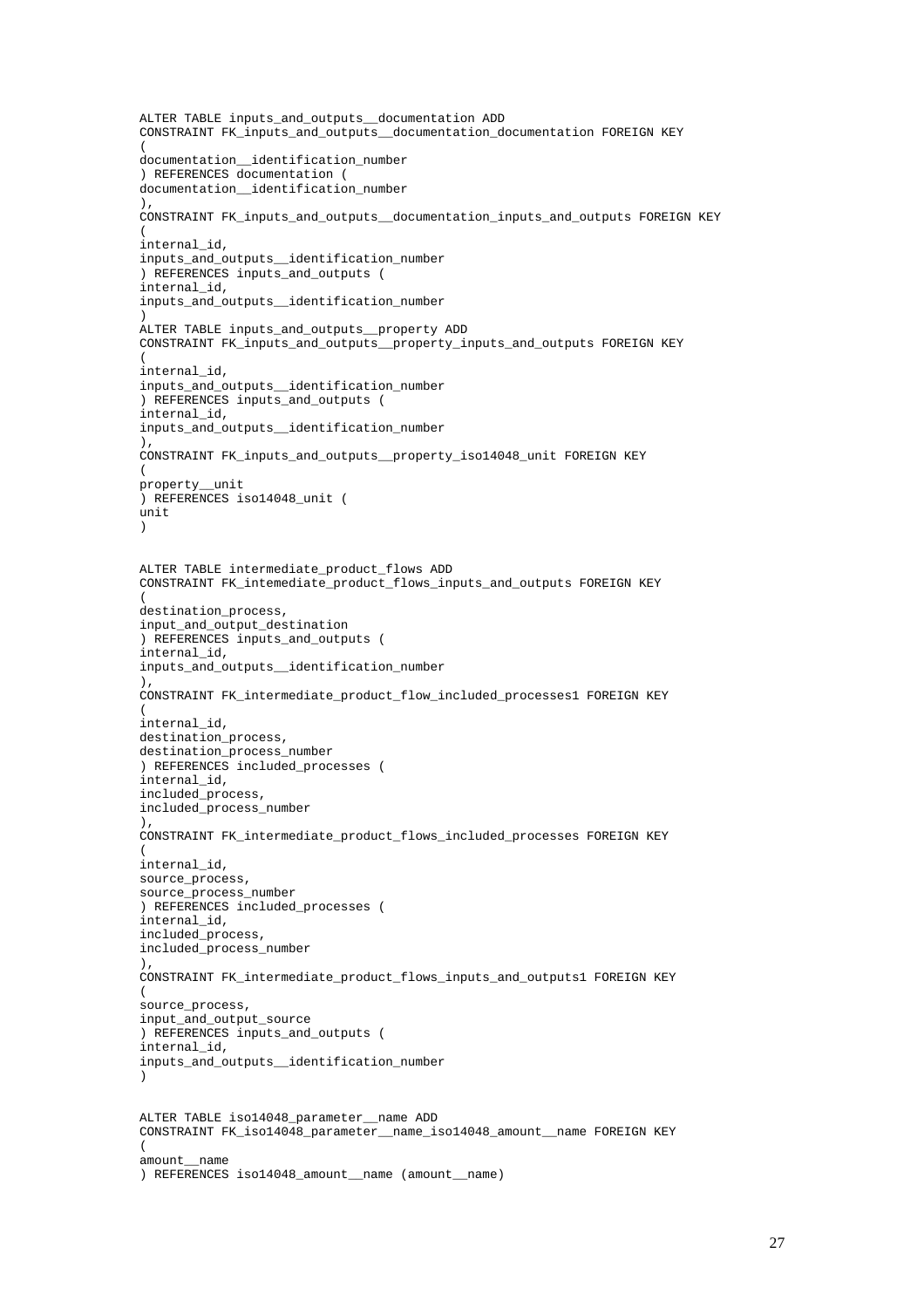# **References**

**Bryan, M., 1992** "An author's guide to the Standard Generalized Markup Language (SGML)", The SGML Centre, Addison Wesley (ISBN 0 201 17535 5).

**ISO, 2001**, "ISO/TS 14048 Environmental management – Life Cycle Assessment – Data documentation format", ISO/TC 207/SC 5/WG 2/TG N 20, SIS

**W3C, 1999**, "Strict DTD", http://www.w3c.org/TR/html401/strict.dtd, World Wide Web Consortium

**W3C, 2000**, "Extensible Markup Language (XML) 1.0 (Second Edition) - W3C Recommendation, 6 October 2000", http://www.w3.org/TR/2000/REC-xml-20001006, World Wide Web Consortium

**W3C, 2002a**, "W3C Schools, XML encoding", http://www.w3schools.com/xml/xml\_encoding.asp, World Wide Web Consortium

**W3C, 2002b**, "W3C Schools, DTD", http://www.w3schools.com/dtd/default.asp, World Wide Web Consortium

#### **Additional references:**

IMI, 2002, "Work with standardisation of ISO/TS 14048" , information and downloadable material is found at the IMI web site http://www.imi.chalmers.se/iso/, Industrial Environmental Informatics, Chalmers University of Technology

ISO 31, 1993, "Quantities and units", International Organisation of Standardisation, Ed. 3, 345 p., ISBN 92-67-10185-4

ISO 3166-1, 1997, "Codes for the representation of names of countries and their subdivisions -- Part 1: Country codes " International Organisation of Standardisation

CAS, 2002, "CAS Registry Numbers", http://www.cas.org, American Chemical Society - Chemical Abstract Service